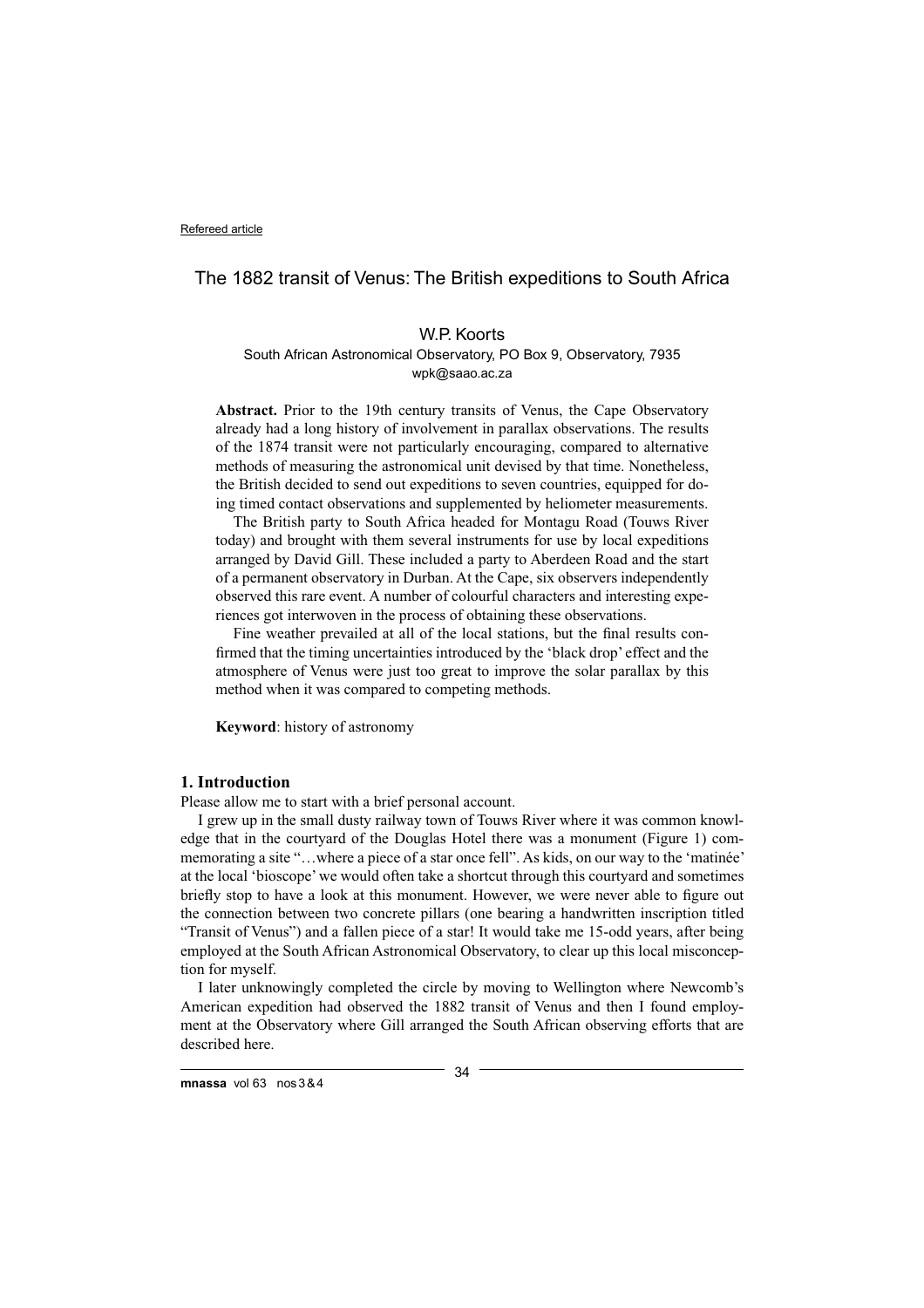

**Figure 1**. The only remaining piece of direct evidence of any Venus transit expedition to South Africa are two piers in the courtyard of the former Douglas Hotel in Touws River. (Source: SAAO Archives)

Sun Earth Venus 3¼° transits occur transits occur

**Figure 2**. Because the planes of the orbits of the Earth and Venus differ by 3¼°, transits can only occur when they are simultaneously on the same side of the Sun and at one of the 'nodes' where the orbits cross (dotted line). Both planets then need to be within  $\pm 1.7^\circ$  of a node for a transit to occur.



My interest in these rare events was sparked off one day in April 1997 when Case Rijsdijk and myself were driving back from Sutherland. As we approached Touws River, I mentioned that I grew up there and



Case asked me to show him the monument. After seeing it again, I started researching its history, casually at first but with more and more earnest as I discovered the Wellington connection and realised that the next transit was not too far away. Initially, 8 June 2004 sounded very far off but after my *MNASSA* article on the American expedition in October 2003, I suddenly found that I had to hurry to finish this follow-up paper in time for the big event.

# **2. Transits and parallaxes**

Only the two inner planets, Mercury and Venus can transit the disk of the Sun, as seen from the Earth (Figure 2). Transits of Mercury are more common, occurring at a rate of 13 to 14 per century, compared to Venusian transits, happening on average 13.7 times per millennium (Meeus 1958). The previous transit of Venus was in 1882, when two international expeditions came to South Africa and a number of local efforts were mounted to observe this rare event, in order to investigate the solar parallax.

The solar parallax is not a distance but an angle: the angle subtended at the centre of the Sun by the Earth's radius (Figure 3). Determining the solar parallax was one of the great fundamental problems in astronomy. This provided a measure of the distance to the Sun (the 'astronomical unit'), which effectively determined all other distances in the solar system.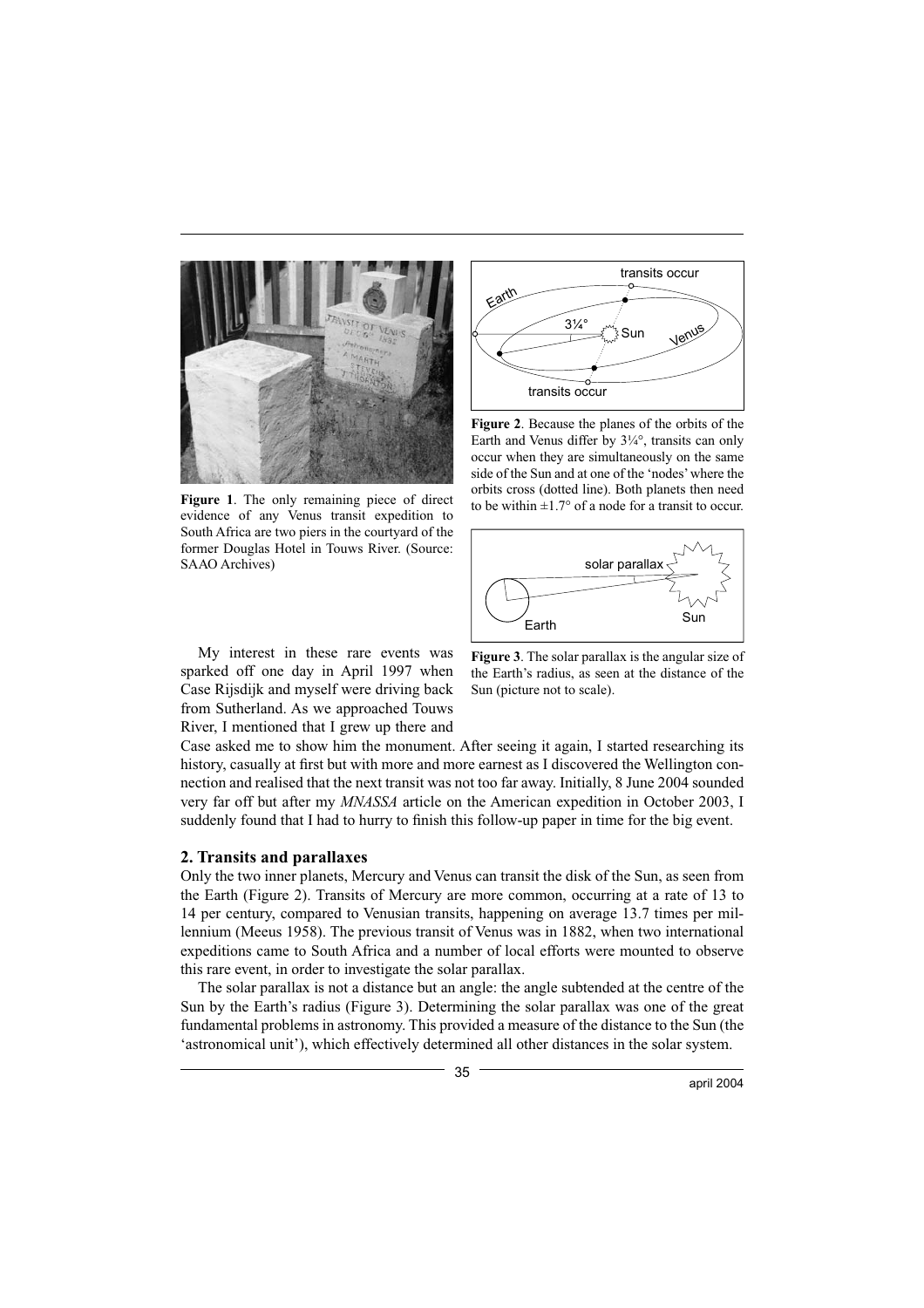As long ago as 130 CE, Hipparchus and Ptolemy attempted such measurements by estimating the dimensions of the Earth's shadow cone during a lunar eclipse (obtaining a value of 7 308 808km for the astronomical unit!). In 1676 Ole Römer noticed that eclipses of Jupiter's moons occurred progressively later the further Jupiter moved away from the Earth and he correctly attributed this to the finite speed of light. Since the speed of light is constant and as its value became better determined it provided an increasingly accurate measure of the size of the solar system. Other methods included measuring the parallax of Mars or minor planets against the background stars, the motion of the Moon, perturbation of asteroids and even artificial satellites and finally, by bouncing radar echoes off Venus. In 1976 this last method fixed the solar parallax at its modern value of 8".794148  $\pm$  0".000007, equating to a mean solar distance of 149 597 870 km.

Because of the proximity of Venus to the Earth, simultaneous observations of transits of Venus from widely-separated stations seem ideal as a method for obtaining an accurate measurement of the solar parallax. This idea was first proposed by James Gregory in 1663 and later refined by Edmond Halley, who unfortunately did not live to see his method tested in such grand style when numerous expeditions set out for the far-flung corners of the Earth in order to observe the 1761 and 1769 transits – and continued with almost the same vigour through to the 1874 and 1882 transits. Even though Venus gets relatively close to the Earth, the actual parallax angle is still incredibly small. Halley hoped that the event could be timed to one second, which would yield the astronomical unit to an accuracy of  $0.17\%$ . In practice, this proved quite difficult, with a parallax error of as little as 0.01 arcseconds equating to 160 000 km difference in the solar distance.

### **3. The Cape's parallax history**

The Cape Observatory (also known as the Royal Observatory in later years) had a long involvement in addressing the solar parallax problem.

During his memorable visit in 1751–1753, La Caille made observations of the declination of Mars, obtaining a value of 10″ for the mean solar parallax, equating to a distance of 131 500 000 km.

Charles Mason and Jeremiah Dixon, on their ill-fated expedition to Bencoolen in Sumatra, were running late and ended up successfully observing the 1761 transit from Cape Town. In fact, they managed the only observations from the south Atlantic region.

During Mars's opposition in 1832, Thomas Henderson (Her Majesty's Astronomer at the Cape of Good Hope, 1831–1833) collaborated with observers at Cambridge, Greenwich and Altona and obtained values of 8″.588, 9″.343 and 9″.105 respectively. Although Thomas Maclear (H.M. Astronomer at the Cape, 1833–1870) observed the opposition of Mars in 1849/50 and 1851/52, unfortunately no complementary Northern Hemisphere observations were made to determine the solar parallax.

Mars again presented a favourable opposition in 1862 when Winnecke observed its position against comparison stars from Pulkova and the Cape, deriving a value of 8″.964 while Edward James Stone (H.M. Astronomer, 1870–1879, Figure 4) obtained  $8''.918 \pm 0''.042$  and  $8''.943 \pm 0''.031$  using observations from the Cape, Greenwich and Williamstown (Gill 1913).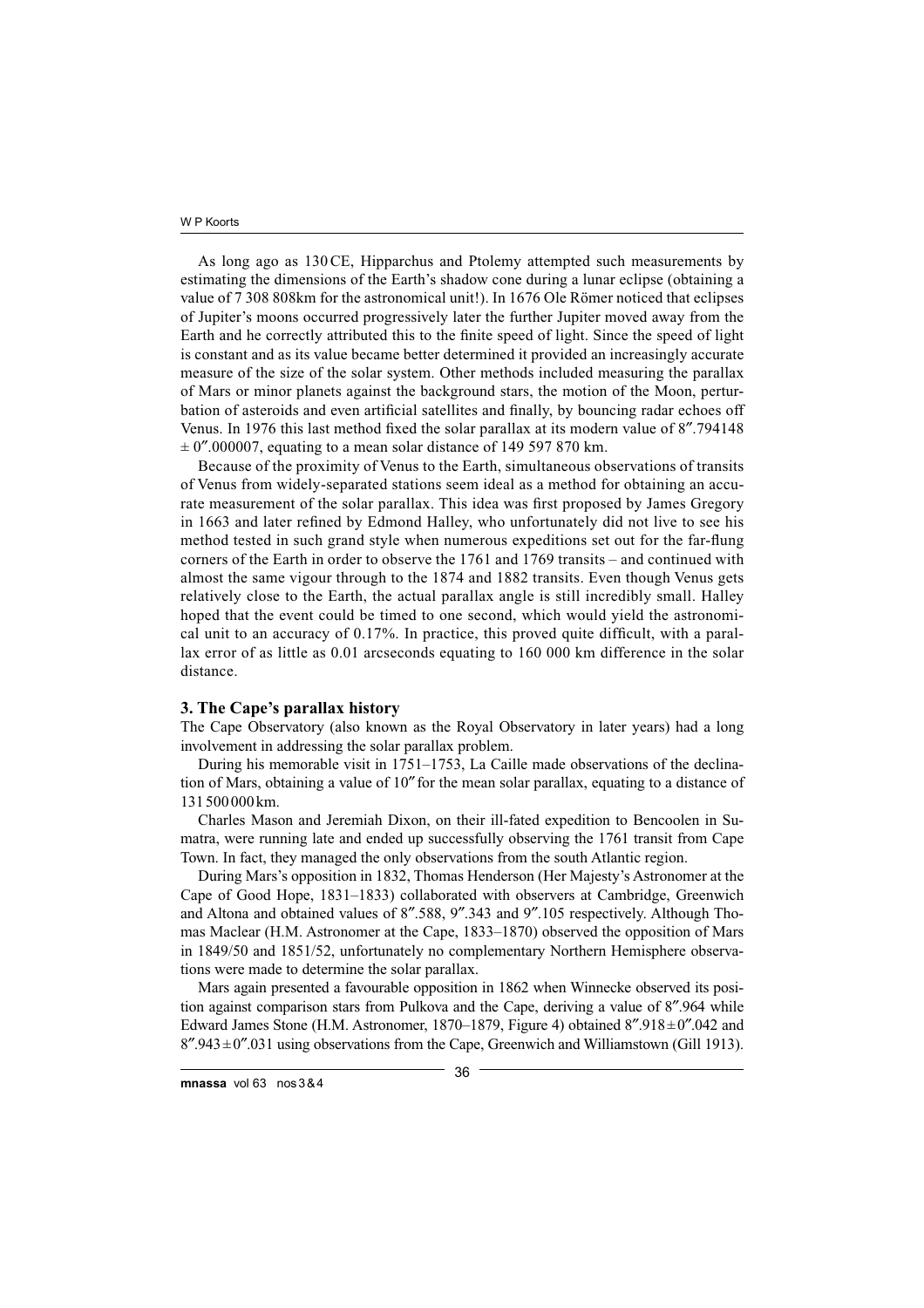1882 transit of Venus: British expeditions to SA

South Africa was not well placed for viewing the 1874 transit of Venus so no international expeditions visited then. Local efforts to observe the event were limited to Stone, Finley and G. Maclear (observing from the Cape) and Mr H.L. Spindler (from Port Elizabeth) (Tupman 1878).

### **4. The British involvement**

After the initial disappointments of 1761 and 1769, great expectations were put on further refining the solar parallax in 1874. To ensure success, virtually every scientifically-aware country at the time observed and/or sent expeditions all over the world to observe this event. Exorbitant sums of money were spent on equipment, personnel and other resources.

The British were no exception and after reducing the 1874 observations, they initially announced a value of 8″.754 for the solar parallax (Airy 1877). However, when the detailed report reached the Cape, Stone studied it and noticed serious discrepancies between the accounts of the individual observers with "…numerous phases which were noted at different stations by the different observers" (Gill 1913: 68). Stone immediately set to



**Figure 4**. Edward James Stone was appointed directing astronomer for the 1882 British Venus transit expeditions. He was responsible for arranging the expeditions and subsequent data reduction. (Source: *The Royal Observatory at the Cape of Good Hope, 1820 - 1970*.)

work, identifying four such 'phases' and derived a very different value of  $8''.897 \pm 0''.02$ from the same observations (Stone 1878). Prompted by this, a few months later, Tupman (1878) revised the official British result to  $8\degree$ .85  $\pm$  0 $\degree$ .03. Stone's re-work pointed out a great inadequacy in the contact method of observing Venusian transits in order to obtain accurate values for the solar parallax.

Despite this concern, the British Government, driven by the momentum of past expeditions, in a parliamentary paper dated October 1881, published their intention to send out expeditions at Government expense to observe the transit of Venus of December 6, 1882.

A Transit Committee was created and its members were selected by the Royal Society for the purpose of advising the Treasury and Admiralty on how the observations were to be conducted. With his prior involvement in transit observations and reductions, Stone was an obvious choice and he was appointed directing astronomer responsible for the arrangements and subsequent data reduction.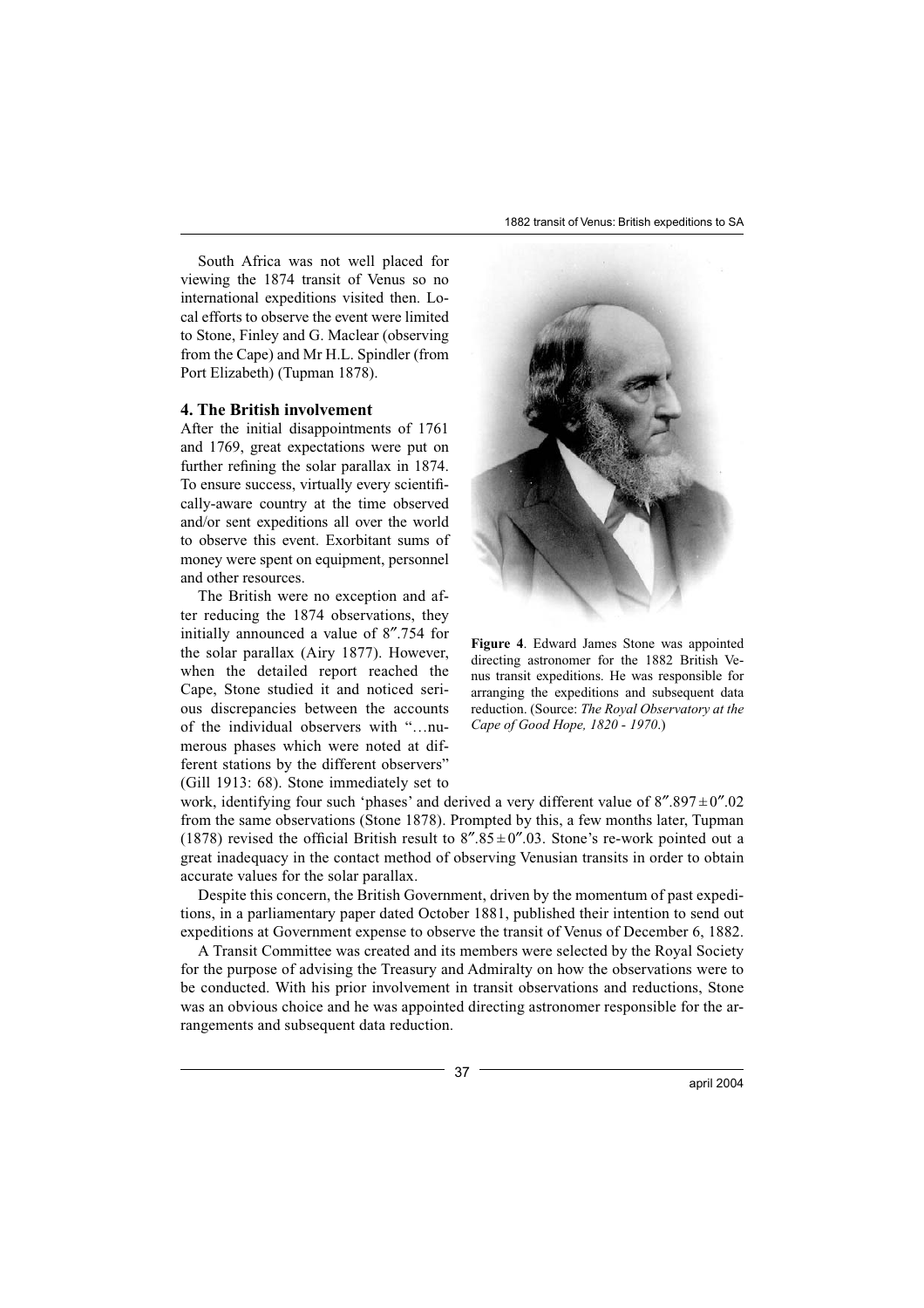# **5. Method of observation**

The first and most important decision the Committee had to make was the exact method of observation to be employed. Three main methods had been employed worldwide up to that point: observed contacts, photographic observations and heliometer observations.

## 5.1 Contact observations

With contact observations the phenomenon was visually observed through an ordinary telescope fitted with some means of ensuring safe solar viewing, generally by using a Herschelian wedge, supplemented by an adjustable neutral density or polarizing filter for setting a comfortable viewing intensity. Observation relied on the precise timing of the instants when their limbs 'touched' at first and second contact as Venus moved onto the Sun (ingress) and third and forth contact as it finally moved off the solar disk during egress (Figure 5). Only ingress was visible from South Africa in 1882 since the event took place in the late afternoon and was still in progress at sunset.

Obtaining a good timing of first contact is very difficult since Venus is invisible in the Sun's glare before it actually takes its first 'bite' out of the solar disk. Anticipating exactly where this will happen is not easy. It is thus not surprising that where first contact timings were reported, all were found to be late. This is understandable considering that by the time first contact could actually be verified, the event had already passed. No first contact timings were used in the final data reduction in 1882.

Accurate timing of second contact was thus the only reliable observation possible from South Africa in 1882. Although it sounds relatively simple to do, experience proved that there were numerous complications associated with deciding the actual instant of this event. Timings differing by up to 52 seconds by observers from the same site were recorded during the previous transit. Chief culprits here were the notorious 'black drop effect' as well as the interaction of Venus's atmosphere, backlit by the Sun, causing great uncertainties in the precise instant of contact (Figure 6).

Instead of two tangential disks, the limbs of Venus and the Sun tend to stretch out and stay attached by a small meniscus, like a water droplet dripping from a tap (Figure 6 a), making the timing of the exact instant of the internal contacts very difficult. Over the years, numerous reasons for this effect have been suggested, like diffraction effects, atmos-



**Figure 5**. I, II, III, IV respectively indicates first, second, third and fourth contacts. As indicated, first and second contacts occur during the 'Ingress' and third and fourth contacts during the 'Egress'. I and IV are so-called 'external contacts' with II and III, 'internal contacts'.

**mnassa** vol 63 nos 3 & 4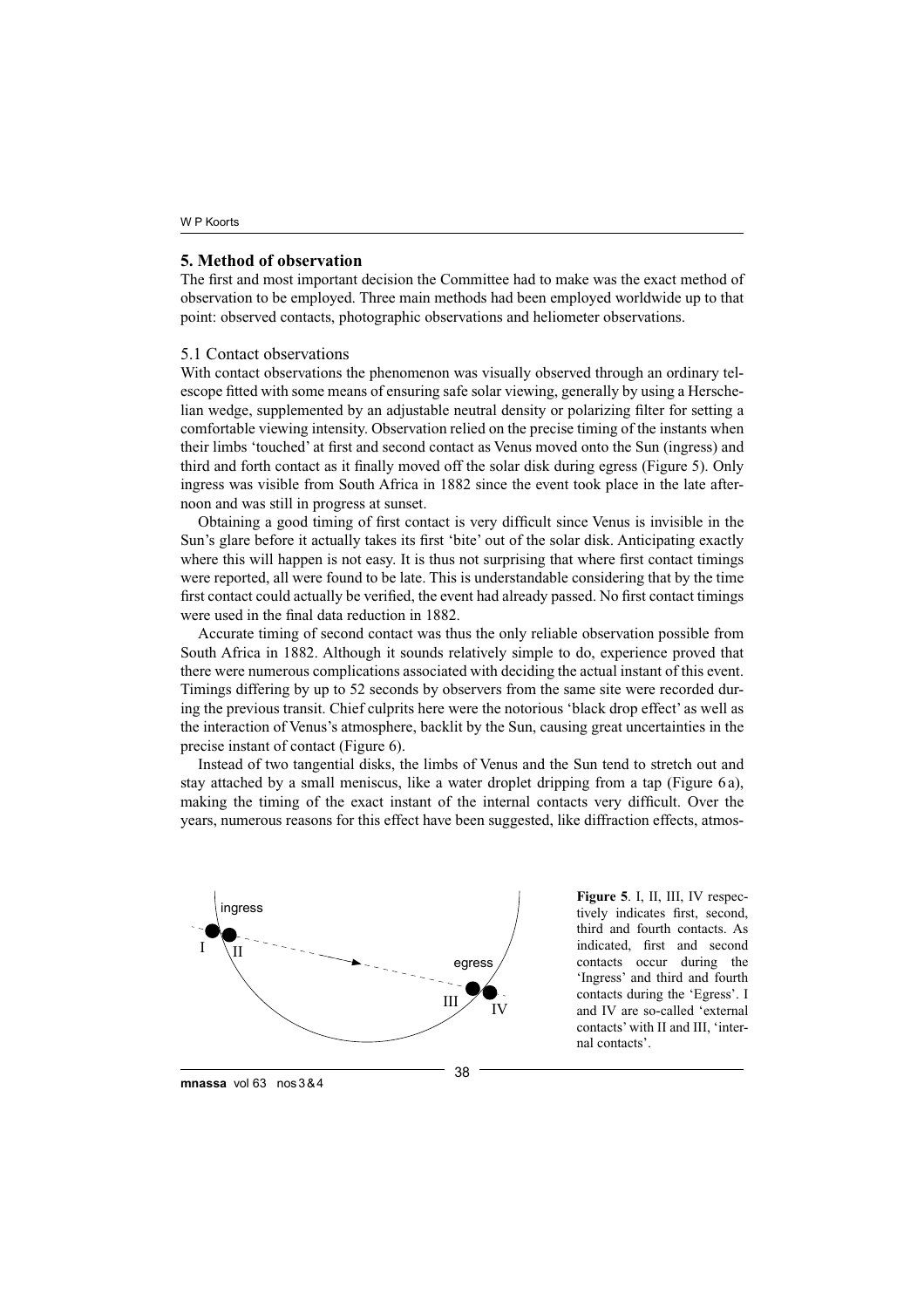

**Figure 6**. These sketches of the 1874 transit, observed from New South Wales, show some of the phenomena that troubled observers trying to obtain accurate contact timings. (a) The notorious 'black drop' effect. (b) Venus's atmosphere, backlit by the Sun, causing distortion of the solar limb. (c) Numerous observers noticed a ring of light around Venus while it was partially on the solar disk. (d) A halo around Venus. (Source: *Observations of the Transit of Venus, 9 December, 1874; Made at stations in New South Wales*, Government Printer, Sidney, 1892.)

pheric disturbance, imperfections of the eye, instrumental deficiencies, irradiation, etc. but Schaefer (2001) has recently shown it to be due to smearing of the Venusian image, caused mainly by atmospheric seeing and diffraction in the telescope. The black drop effect seemed to be more troublesome with smaller aperture, inferior quality telescopes and when the Sun was at lower altitudes.

### 5.2 Photographic observations

Two photographic methods were employed during the 1874 event with differing levels of success.

# *5.2.1 British photographic method*

The British method involved a 'secondary magnifier', projecting the solar image formed by the telescope objective onto a photographic plate. No results were ever published based on the numerous plates taken in 1874, using this method. This was mainly because the undefined scale values and image distortion introduced by the projection system were impossible to characterise.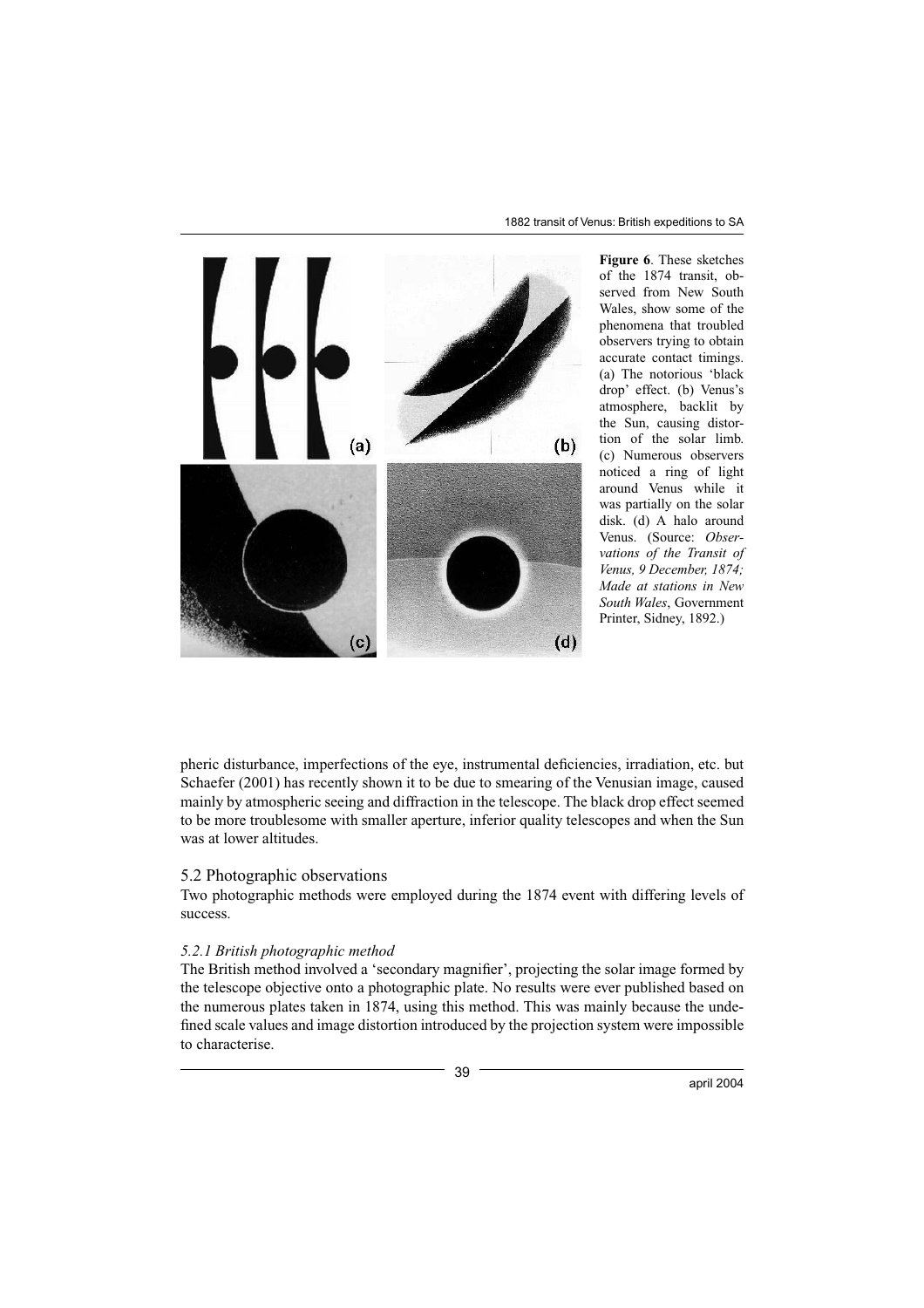W P Koorts



**Figure 7**. This delightful sketch illustrates the working of the purposedesigned horizontal photo-heliographs used in the 1874 and 1882 American transit expeditions. A clock-driven heliostat with an unsilvered mirror reflected the sunlight onto a lens, projecting a solar image directly onto a photographic plate. (Source: *Popular Astronomy*, Macmillan & Co, London, 1878).

### *5.2.2 American photographic method*

The Americans employed a custom-made photoheliograph, consisting of a long focal length objective, producing a distortion-free solar image of 4½-inches diameter directly onto a photographic plate (Figure 7). The scale was determined by accurately measuring (to ¼ mm) the distance between the optical centre of the object-glass and the surface of the photographic plate using a measuring rod and purpose-designed micrometer. To correct for the expansion and contraction of this rod, its temperature at various points along its length had to be measured. However, some concern was raised about possible uncharacterised distortion introduced when the Sun heated the heliostat flat and objective glass. A ruled graticule, mounted directly in front of the photographic plates, provided additional scale and distortion information (Koorts 2003).

The Americans set themselves up to equip a total of eight expeditions: four of these remained in the Northern Hemisphere while the other four were dispatched to the Southern Hemisphere. The same instruments served both the 1874 and 1882 transits, with a slight upgrade in-between.

# 5.3 Heliometer observations

A heliometer was a telescope that had its objective lens cut in half across its diameter. When moving the two halves laterally with respect to each other, the images of two nearby objects (like a double star or a star and a planet, etc.) could be brought into coincidence. The amount of movement was set very accurately using micrometers, giving an exact measure of the angular separation between the observed objects. This method produced much more accurate results than earlier designs that used a micrometer at the eyepiece end of the telescope. The accuracy of heliometer observations, however, was greatly dependent on the observer's skill, patience and understanding of the actual measurement.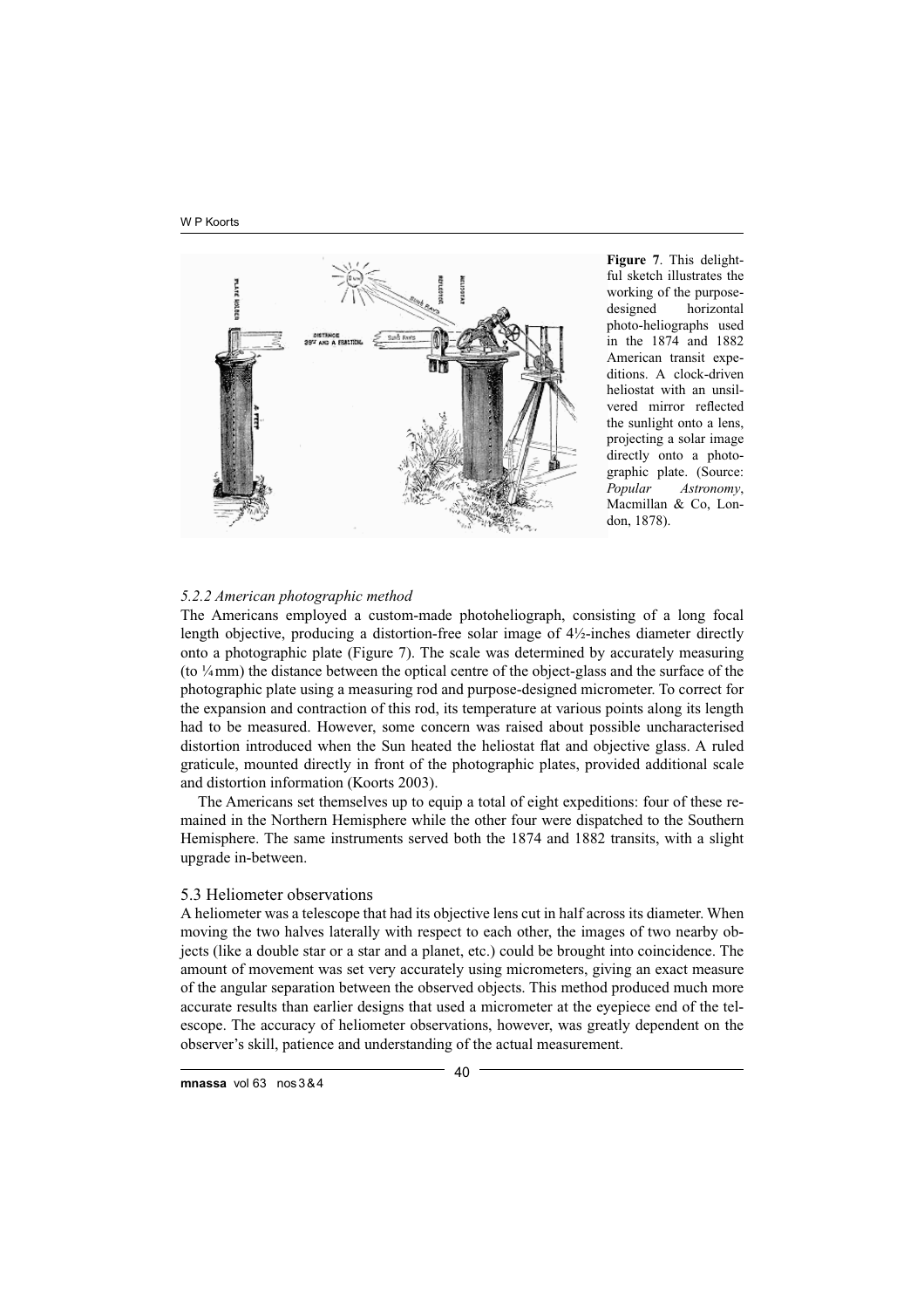# 5.4 And the method is …

The British Transit Committee considered these three options in order to decide which method to employ. The British method of photography was immediately condemned because of its scale and distortion problems. Although the American photographic method produced favourable results in 1874, for the British there was insufficient time left for experimentation, equipping and training of the parties to successfully observe the transit.

Not many Venus transit heliometer observation results were available but the method showed good potential for a skilled observer when employing the necessary characterisation and elimination of all sources of errors. Careful heliometer observations made by the Germans during the 1874 transit gave comparable results to the other methods.

The range of different observed 'phases' seen by observers of contact observations, identified by Stone, was a cause for concern. However, it was believed that with prior knowledge of these four phases, by encouraging observers to identify them and supply timings for as many of them as possible, fairly accurate results were still possible from contact observations. By employing the above measures, hopes of reducing the error to 0.01 arcseconds were raised.

It was thus decided that for the 1882 British expeditions the main method of observation would be contact observations, supplemented by heliometer observations, where possible.

### **6. Site selection**

Observations of the 1874 event were severely hampered by bad weather. To improve the odds for 1882, a wide range of sites was selected, carefully considered for their weather patterns in December. Another factor influencing site selection was ease of accurately determining the longitude. Internationally, longitude determination was done by carrying chronometers or by use of transit instruments. Although transit instruments were supplied, within South Africa extensive use was made of a procedure pioneered by Dr (later Sir) David Gill (H.M. Astronomer at the Cape, 1879–1907, Figure 8), of transmitting time signals telegraphically from the Cape Observatory. Sites were thus selected to be close to the telegraph network, which mostly coincided with the railways at the time.

Eventually, expeditions were sent out directly from England to Jamaica, Barbados, Bermuda, Montagu Road, Madagascar, Burnham (New Zealand) and Brisbane



**Figure 8**. David Gill was H.M. Astronomer at the Cape in 1882 and arranged all the local efforts to observe this rare event. He also greatly assisted the American expedition to Wellington. (Source: SAAO archives)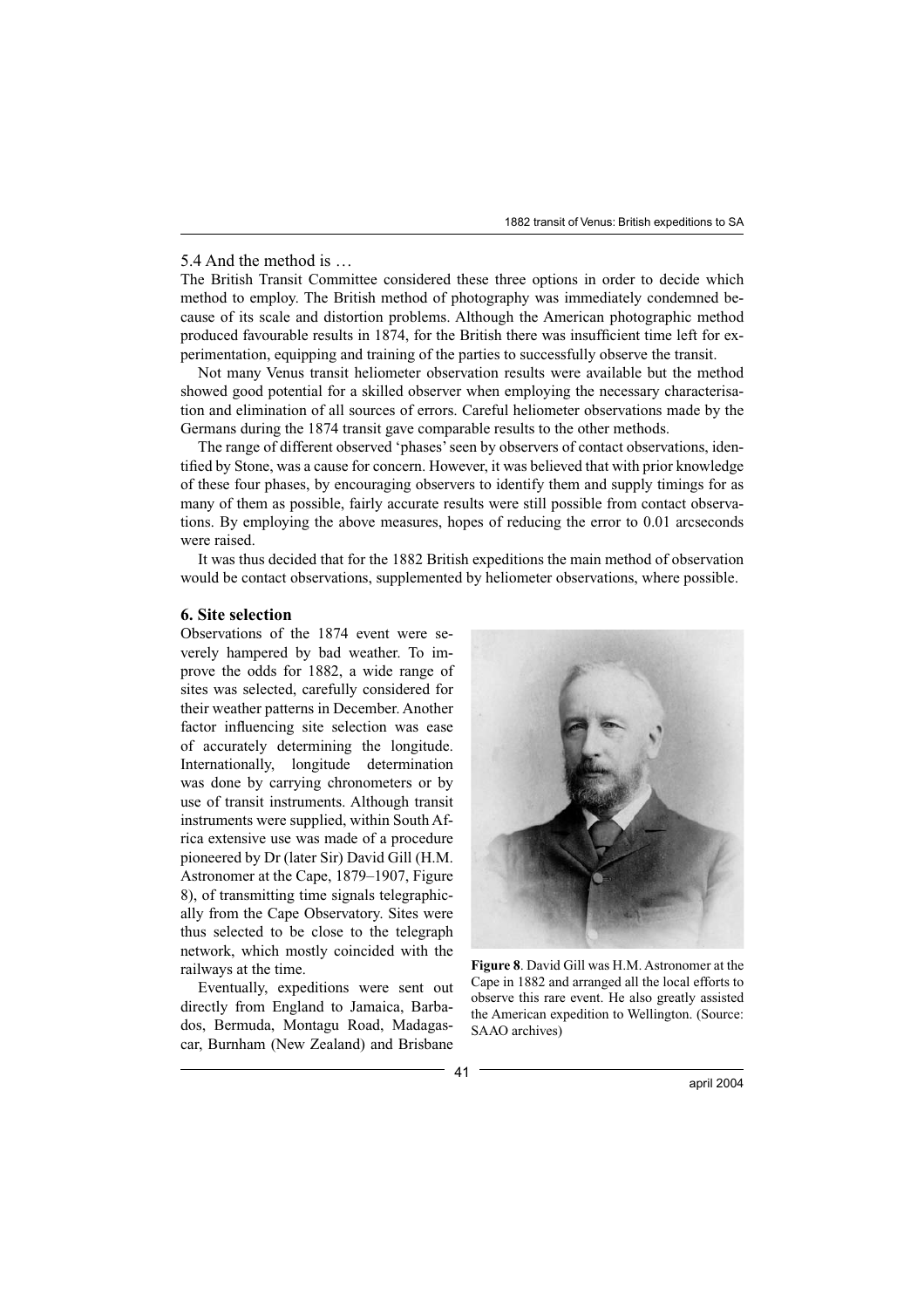(Australia). It was also arranged for local astronomers to make supplementary observations at the Cape Observatory, Aberdeen Road, Natal, Mauritius, Australia, New Zealand and Canada.

This time, favourable weather was experienced at all stations worldwide, except Brisbane where dense cloud and rain rendered observations impossible (Stone n.d.).

### **7. The South African observations**

Table 1 summarises the details of British and local observations of the 1882 transit from South Africa.

Mr A Marth was sent out from England as chief observer to Montagu Road. Apart from the instrumentation brought out for this expedition, three additional 6-inch Grubb equatorial telescopes (Figure 9) were supplied by the Commission, one for the Cape Observatory and two for Aberdeen Road. For longitude operations, a Troughton & Simms vertical circle was supplied, with a 3-inch transit instrument specifically destined for Durban (Figure 10).

All the South African parties experienced perfectly clear conditions and although some stations were troubled by high winds, all managed useful observations. It would seem that the American party in Wellington experienced the best conditions. Despite temperatures reaching 37°C, the expedition leader, Dr (later Professor) Simon Newcomb described the conditions as "…not a particle of vapour obscured the sky" and during the transit "…the definition of the Sun was as fine as I had ever seen it in my life" (Stone 1883: 35).



**Figure 9**. (left) The 6-inch Grubb refractor, still in good working condition at SAAO, Cape Town today, used by Gill to observe the 1882 transit of Venus. The Transit Committee placed an order for six such telescopes from Grubb for the event (Glass 1997). Four of these were sent to South Africa – one for Cape Town, one for Montagu Road and two for Aberdeen Road. The latter three telescopes were returned to England but Gill arranged beforehand for the telescope he used to remain in Cape Town. **Figure 10**. (right) The 3-inch Troughton and Simms Transit Telescope of the Natal Observatory. (Source: Andrew Gray, courtesy Local History Museum, Durban.)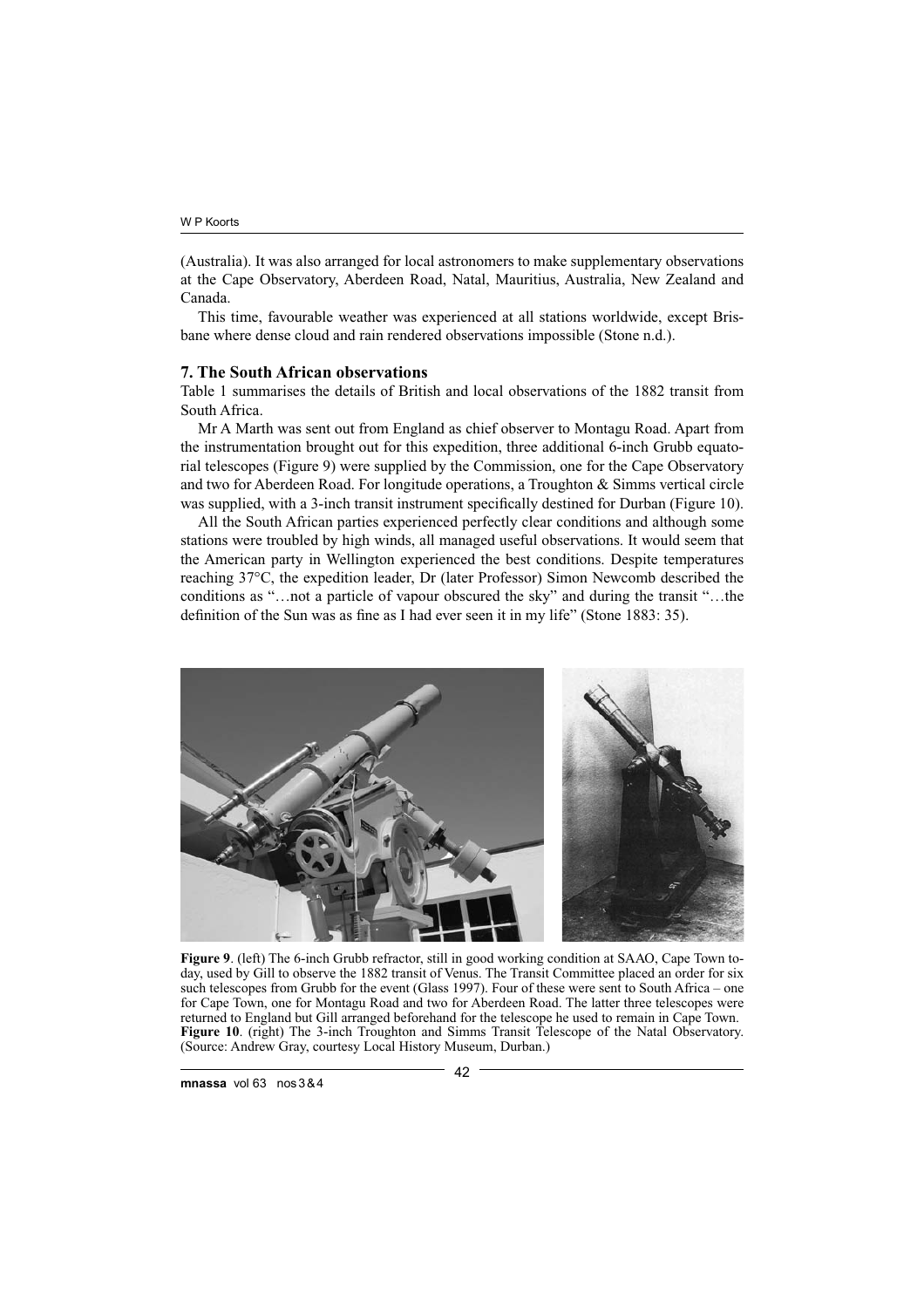| $\Xi$ and $\Xi$ . This is and local observations of the 1882 transit of $\chi^{\rm{max}}_{\rm{B}}$ are solution of $\chi^{\rm{min}}_{\rm{B}}$ |                                  |                                       |                                                           |                       |                                |
|-----------------------------------------------------------------------------------------------------------------------------------------------|----------------------------------|---------------------------------------|-----------------------------------------------------------|-----------------------|--------------------------------|
| Station                                                                                                                                       | <b>Observer</b>                  | Assisted by                           | Telescope                                                 | Power                 | <b>Chronometer</b>             |
| 29° 50' 47".4 S<br>31° 00' 17".7 E<br>Durbar                                                                                                  | E. Neison                        | P. Sandford                           | 8" Grubb equatorial<br>(65 or need down to 6 <sup>7</sup> | $\overline{160}$      | Poole 1407                     |
| 32° 45' 56".5 S<br>24° 18' 54".3 E<br>Aberdeen Road                                                                                           | R.T. Pett<br>W.H. Finlay         | $\begin{array}{c} \hline \end{array}$ | 6" Grubb equatorial<br>6" Grubb equatorial                | 180<br>180            | Molyneux 2184<br>Molyneux 2275 |
| 33° 20' 23".0 S<br>20° 02' 09".6 E<br>Montagu Road                                                                                            | C.M. Stevens<br>A. Marth         | <b>J.E. Willis</b><br>Corp. Thornton  | 4.5" Dallmeyer equatorial<br>6" Grubb equatorial          | 145,185<br><b>180</b> | Arnold 227<br>Birchall 308     |
| 33° 56' 03".5 S<br>Cape Observatory<br>$18^{\circ}$ 28' 41".1 E                                                                               | D. Gill                          | Mr. Fry<br>Mr. Gamble &               | 6" Grubb equatorial                                       | $\overline{0}$        | Molyneux 3299<br>Dent 1681     |
|                                                                                                                                               | G.W.H. Maclear                   | Mr. Coakes                            | 7" Merz equatorial                                        | 184                   | Bouts 801<br>Parkinson &       |
|                                                                                                                                               | J. Freeman<br>W.L. Elkin         |                                       | 3.5" theodolite<br>4.2" Dun Echt heilomer                 | $\overline{7}$<br>180 | Arnold 1167<br>Gill            |
|                                                                                                                                               | Capt. M. Jurisch<br>C.R. Pillans | M.W. Theal                            | 2.5" Reinfelder & Hertel<br>3.5" equatorial               | 120<br>135            | Barraud 618<br>Murray 753      |

1882 transit of Venus: British expeditions to SA

april 2004

 $-43$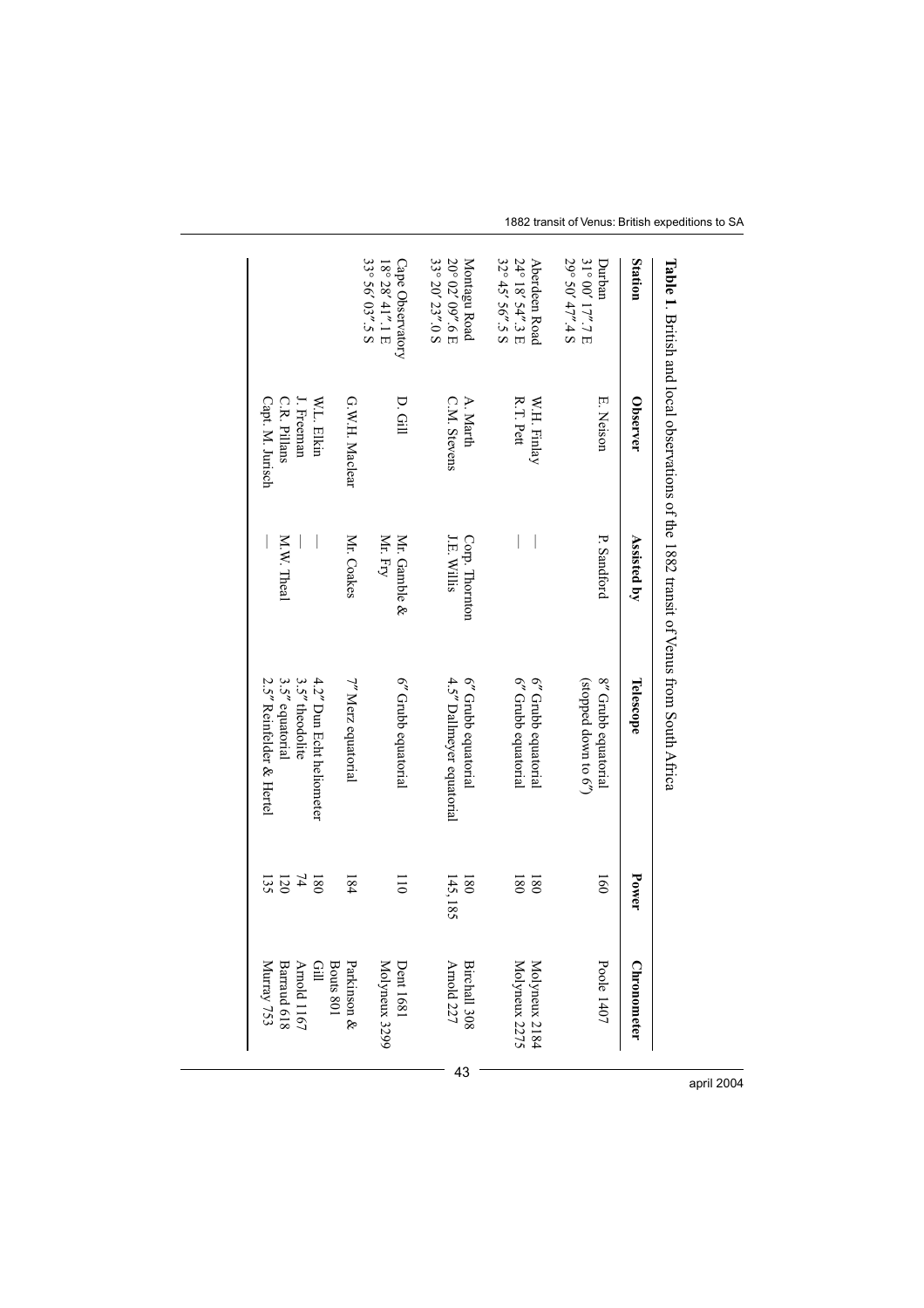### 7.1 Montagu Road

The official British expedition to South Africa set up camp in Montagu Road, a small village about 200 km inland from Cape Town, on the edge of the Great Karoo.

With any research into the early history of Touws River, as Montagu Road was known after 1883, it is almost impossible not to encounter two of the town's greatest influences. Firstly, the railways probably played the biggest role for over a century, from the time the first train steamed into town at the end of 1877 until the shunting yards next to the national road became a landmark as the graveyard for hundreds of steam locomotives in the 1980's.

The railway generally meant prosperity for these small towns, but one man in particular benefited greatly by the inland expansion of the railway. A mere eight years before the transit, the Australia-bound "Rockhampton" with the 17-year old sailor, Jimmy Douglas Logan on board, limped into Simonstown, waterlogged after just surviving a severe Cape storm. With only £5 in his pocket, he left the ship, walked to Cape Town and soon got a job as a porter with the infant Cape Colonial Railways, earning 5s (50c) a day. With some prior experience on the North British Railway and being a man of tremendous drive, intelligence and ability, he rocketed up the ranks. At age 20 he became stationmaster of the newly-completed Cape Town Railway Station and one year later (in 1878) became District Superintendent of the section between Hex River and Prince Albert Road, based at Montagu Road.

The businessman in him soon recognised the potential presented by the ever-increasing traffic to the newly discovered diamond fields of Kimberley. Logan bought the local railway hotel, renamed it after the then Prime Minister, Lord Frere and started supplying in the needs of the tired, hungry and thirsty road and rail travellers. Supplemented by the good income from a retail business in Cape Town, he resigned from the railways a year later and in 1883 moved to Matjiesfontein where he founded the town, bought land eventually totalling 25 000 ha and ultimately owned numerous business enterprises stretching from the Cape to Bulawayo (Stassen 1977).



**Figure 11**. A view of the butchery and house of Mr. Robert Brown (far right, behind the horse-cart) taken in 1895, the site from where the British expedition observed and where the Douglas Hotel was built in 1902 (Source: *Silverjubileum*, Ned. Geref. Gemeente, Touwsrivier, 1962)

**mnassa** vol 63 nos 3 & 4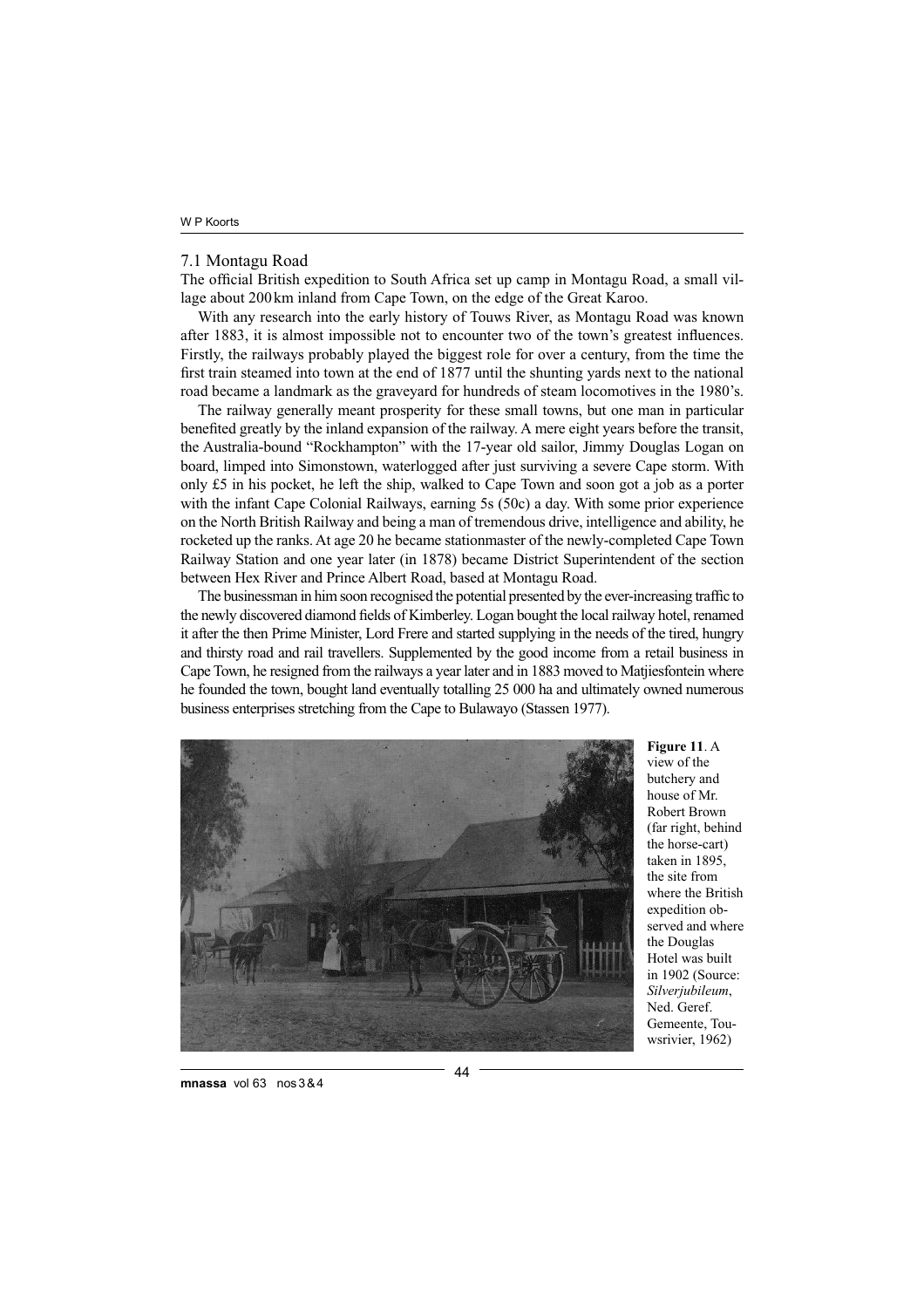In fact, Logan made Matjiesfontein such a household name in Britain that when the monument commemorating the bloody battle of Magersfontein, 800 km up-country, was shipped to South Africa it was addressed to Matjiesfontein, because 'Magersfontein' was thought to be a spelling mistake. This totally unrelated monument is still there today, towering above the Logan family cemetery near Memorial Station next to the N1 highway.

While Logan was still at Montagu Road, the British expedition, consisting of astronomers Mr. A. Marth and Mr. C.A. Stevens, assisted by Corporal J. Thornton, arrived to observe the transit. Mr. Stevens was actually a former 3rd Assistant at the Cape Observatory, who had resigned in 1876 and was working for the Cape Civil Service at the time. They selected a site close to the station, near the butchery of Mr. Robert Brown (Figure 11). Being a few weeks early, they had sufficient time to build two concrete piers to support their telescopes. The party also had time to determine the longitude telegraphically with the Cape Observatory, recruit and train an assistant and get a feel for the local weather. The night before the transit they observed an occultation of Spica in perfectly clear conditions.

Two telescopes were supplied: a 6-inch Grubb equatorial used by Mr. Marth and a 4½-inch equatorial by Dallmeyer, which Mr. Stevens manned. The shipping crates of their equipment served

as huts to house the telescopes (Figure 12). To distinguish the huts, they were referred to as the 'Grubb-hut' and the 'Dallmeyer-hut'. Reference is also made to a third hut, the 'Transithut' and although not directly mentioned in the records, this indicates that a transit instrument was also supplied. These were required to determine longitude and time.

The morning of 6 December 1882 started out cloudless and calm. However, the afternoon breeze they had got accustomed to, started early and by 9 o'clock became gusty and very strong. Despite this northerly wind, it stayed



Figure 12. A zenith telescope, mounted in one of the huts (probably the 'Transit Hut') originally used at Montagu Road, as can be seen from the labelling (enlarged insert) on the inside of the crate. (Source: SAAO archives)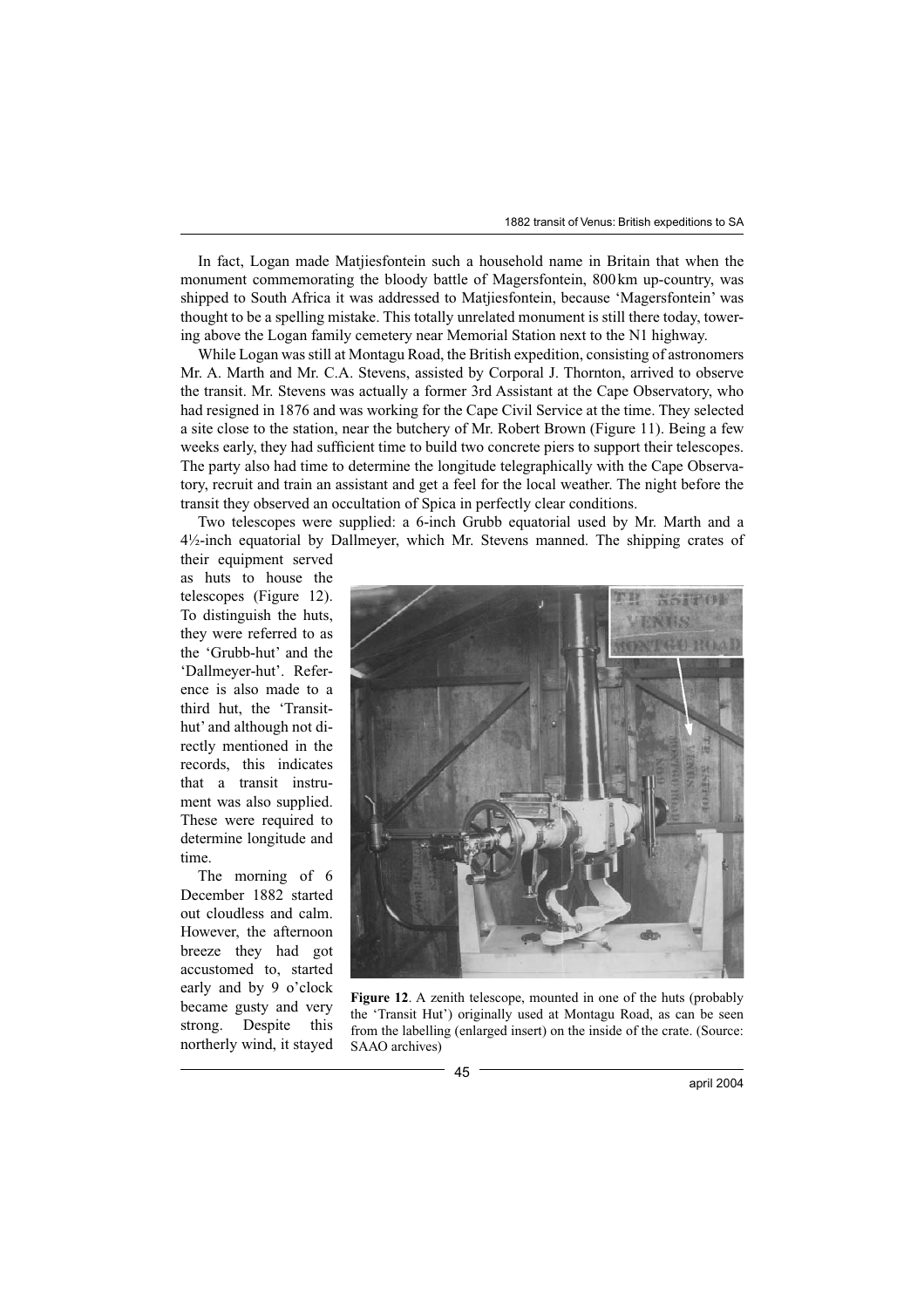clear all day. With the summer Sun baking down, afternoon temperatures reached "…considerably over 100°F [38°C] in the shade." (Stone n.d.: 18). The transit started in the late afternoon.

The mountings of these 6-inch Grubb telescopes, designed for field use, were notorious for not really being sufficient to carry the weight of the telescopes. They were just about usable in calm conditions, but far from adequate in a gale. With lots of ground left bare from the newly-developed railway and its infrastructure, the wind kicked up huge dust clouds. At times visibility was so bad that Mr. Marth's assistant, Corporal Thornton, could "… scarcely recognize the outlines of the other huts at a distance of only nine steps" (Stone n.d.: 16). Corporal Thornton had his hands full devising windbreaks, using poles and tarpaulins borrowed from the railways. These had to be constantly adjusted with the movement of the Sun but it was not always possible to prevent sunlight falling on Mr. Stevens's chronometer.

Mr. Stevens enlisted the services of Mr. J.E. Willis from the Telegraph Department as his assistant for checking the chronometer times.

Marth and Stevens developed a unique technique to help them observe the external (first) contact. They devised a crude position angle scale by using a combination of a home-made divided eyepiece drawtube scale and an eyepiece crosshair set parallel to the Sun's limb at the expected point of first contact.

Stevens also tried something not attempted by anyone else: he changed eyepieces during the observation. He started off using 145 power, yielding a wider field of view for observing first contact and then changed to power 185 in order to observe the subtle detail and numerous phases of second contact.



**Figure 13**. A recent picture of what remains of the former Douglas Hotel complex. The tarmac on the left used to be the parking area in front of the hotel. The main part of the hotel was a double-story building, occupying the overgrown field in front of the white wall. This wall, built after the hotel's demolition in 1982, encloses the former courtyard where the monument remains, flanked by rooms and a liquor store (pitched roof, far right).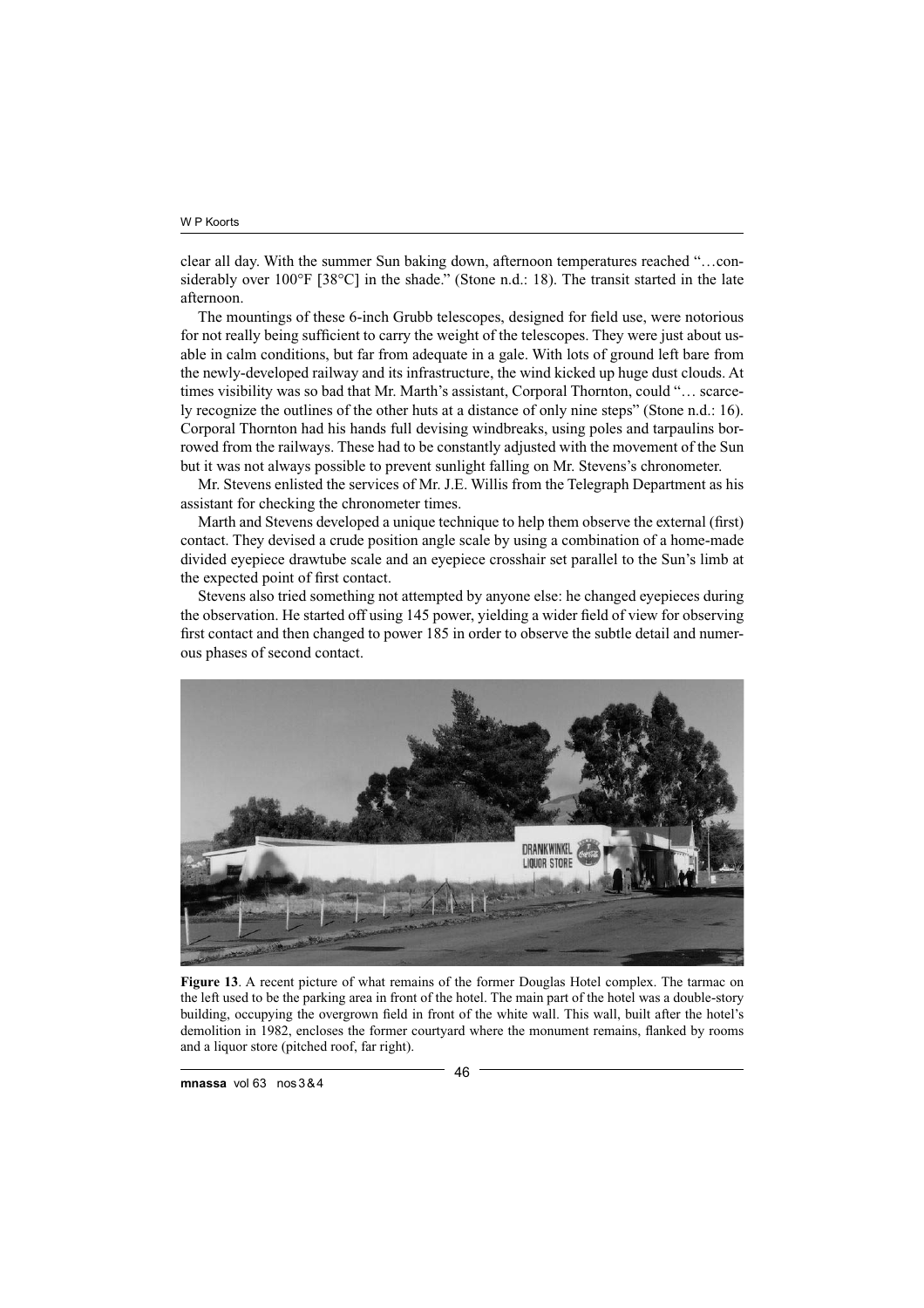Despite these adverse conditions, both observers managed successful observations.

When the party departed, they left behind their hand-inscribed piers. Still expanding his business ventures, a few years later Jimmy Logan bought this plot of land, demolished Mr. Brown's house and butchery and in 1902 erected the Douglas Hotel there. Amazingly, the piers were saved, ending up in the courtyard of the hotel complex.

Almost half a century later, Mr. H.E. Wood of the then Union Observatory in Johannesburg, visited Touws River and found the piers still intact. By this time Logan (Snr.) had passed away (in 1920) and another hotel bearing the Logan name, the Loganda Hotel had since appeared next to the N1. Both the then owner of the Douglas Hotel, Mr. James Douglas Logan Junior and his manager, Mr. A. Ginsburg, favourably received Wood's interests.

Wood (1937) wrote a short article about the transit observations and a series of letters to Logan (Jnr.) and the then National Monuments Council (Malan 1963) suggesting the preservation of these important relics. His plea was well received and the piers were proclaimed in 1938 (Oberholster 1972). Just as well, since they subsequently survived the demolition of the main part of the Douglas Hotel in 1982 (Figure 13).

### 7.2 Aberdeen Road

One cannot help but wonder if the selection of this site had anything to do with the fact that Gill came from the town of Aberdeen in Scotland.

Furthest inland, well into the Great Karoo, Gill sent out a party to Aberdeen Road, manned by Mr. W.H. Finlay and Mr. R.T. Pett (Figure 14). William Henry Finlay was appointed First Assistant at the Cape Observatory in 1873 during Stone's reign and kept this position until 1898. Finlay had prior experience when he observed the 1874 transit from Cape Town. Pett held the position of Third Assistant from 1876 to 1919.

This party was equipped with two identical 6-inch Grubb equatorial telescopes (Figure 9), supplied by the British Transit Commission. The longitude of the station was again determined telegraphically from the Cape with the help of Gill.

In contrast to Montagu Road, no wind was reported on the day of the transit in Aberdeen Road but it was equally hot. Despite this, observing conditions were not ideal. The appearance of the Sun was described as "...excessive boiling", "...bad definition"



**Figure 14**. Mr. R.T. Pett, Third Assistant at the Cape Observatory, observed the transit from Aberdeen Road. (Source: SAAO archives)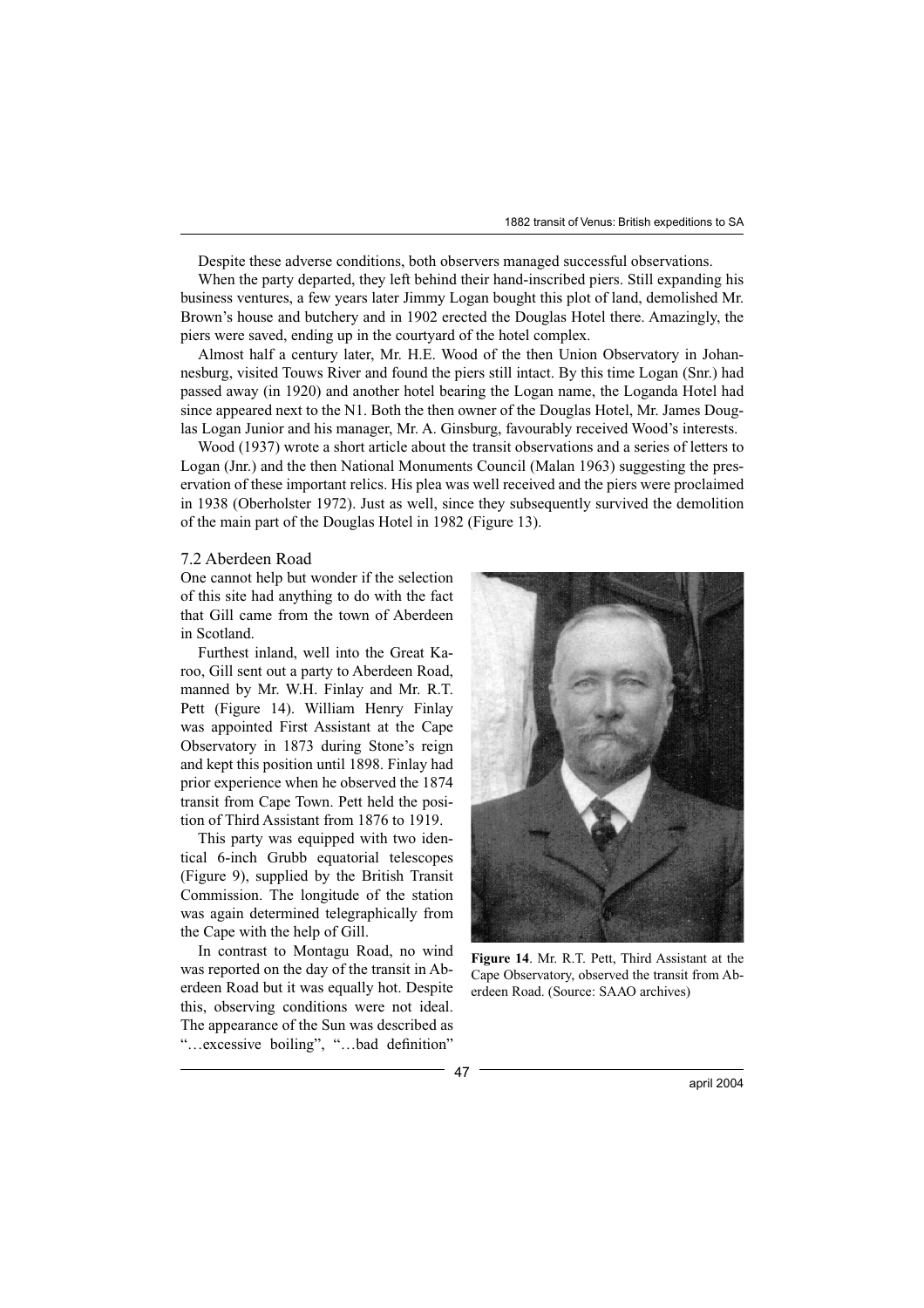and "…quivering to an extent never before witnessed" (Stone n.d.: 14). No serious black drop was reported but the usual atmospheric effects of a ring of light around Venus were seen. Otherwise this expedition went off without incident.

# 7.3 Durban

While doing survey work in Natal, Gill got the idea of setting up an observatory in Durban. The approaching transit of 1882 prompted this and plans were quickly put in place to make this event the Natal Observatory's inaugural purpose. In June 1882 the Durban Corporation voted a sum of £350 and by July the Legislative Council added another £500 towards this purpose.

A prominent businessman Mr. (later, Sir) Harry Escombe worked closely with Gill on this project and, using his own money, bought an 8-inch refractor from Grubb for £600

(Figure 15). Gill worked closely with Grubb on the design of this telescope and dome (Glass 1997). The Government provided a 3-inch transit instrument (Figure 10). An Observatory site on Currie Road, near the top of the botanical gardens, was selected (Figure 16).

Gill, thinking long term, wanted to appoint a skilful and permanent 'Government Astronomer at Natal' and approached Edmund Nevill (who published under the surname Neison), an ardent lunar observer. Neison accepted and eventually arrived in Durban only six days before the transit and on investigation, he found the Observatory far from ready to use. The telescope and dome was rendered immovable by thick layers of grease and paint, the supplied Mertz polarizing eyepiece did not fit the telescope and the transit instrument was still in Cape Town. However, with some frantic improvisation, sometimes working late into the night, Neison overcame all these technical difficulties and managed to get everything ready for the big event of 6 December 1882 (Gray 1977; Gordon 2002).



**Figure 15**. This 8-inch Grubb refractor, the principal instrument of the Natal Observatory, was donated by Harry Escombe and used by Neison to observe the transit. Photo c. 1926. (Source: Andrew Gray, courtesy Local History Museum, Durban.)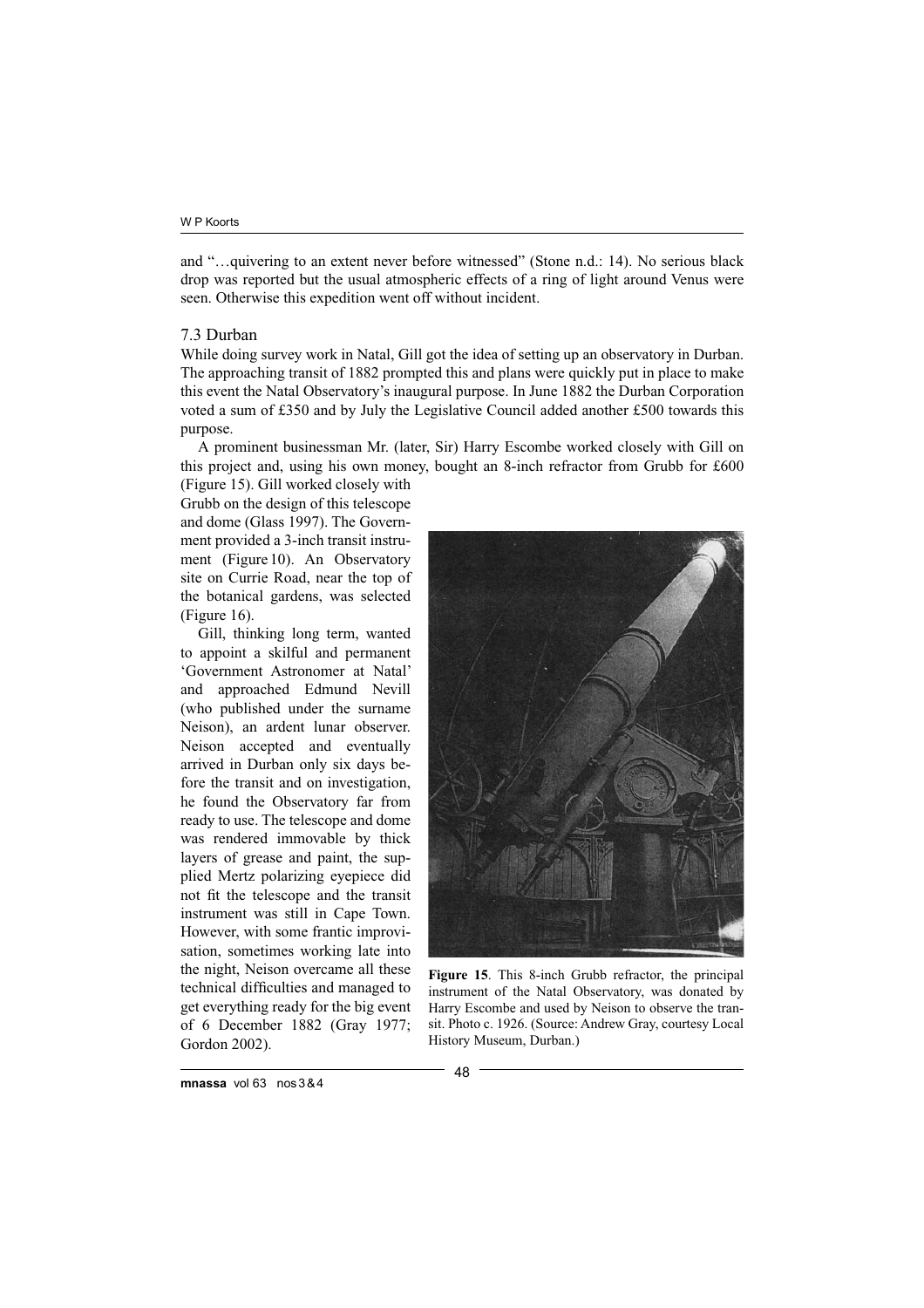1882 transit of Venus: British expeditions to SA



**Figure 16**. View of the Natal Observatory from the North East. The Transit Instrument was housed in the room with the veranda. The figure in the foreground is Neison, who had an intense dislike of being photographed, resulting in only a handful of photographs of him in existence today, none being very good close-ups. (Source: Andrew Gray, originally published in the *Natal Illustrated Railway Guide of 1903*, courtesy Don Africana Library, Durban.)

He stopped down the telescope to 6-inch aperture using cardboard and managed to fit the Mertz eyepiece, yielding a power of 160. The longitude was determined telegraphically from the Royal Observatory and Mr. P. Sandford, from the Durban High School, was called in to read out and record the chronometer times. The observations went off without further difficulty.

After a productive lifetime, the Observatory was finally closed down in 1912 when its funding was completely cut. Neison retired and returned to England. For the next fifty years the Natal Observatory was a white elephant, being passed around between the Union Government, the City of Durban, the Technical College and the University of Natal without ever finding a proper home again. The last serious work done there was by the late Dr. Alan Cousins while he was still employed at the Congella Power station before becoming a professional astronomer. He exploited the blackouts during the Second World War to measure double stars and make variable star estimates. In the 1950's a public program was run with mixed success but the Observatory was dealt a final blow when vandals broke in and destroyed some of the equipment. The Observatory was subsequently demolished at the end of 1957. Sadly, the 8-inch Grubb telescope did not survive this ordeal but the two other instruments found secure resting places (Gray 1978).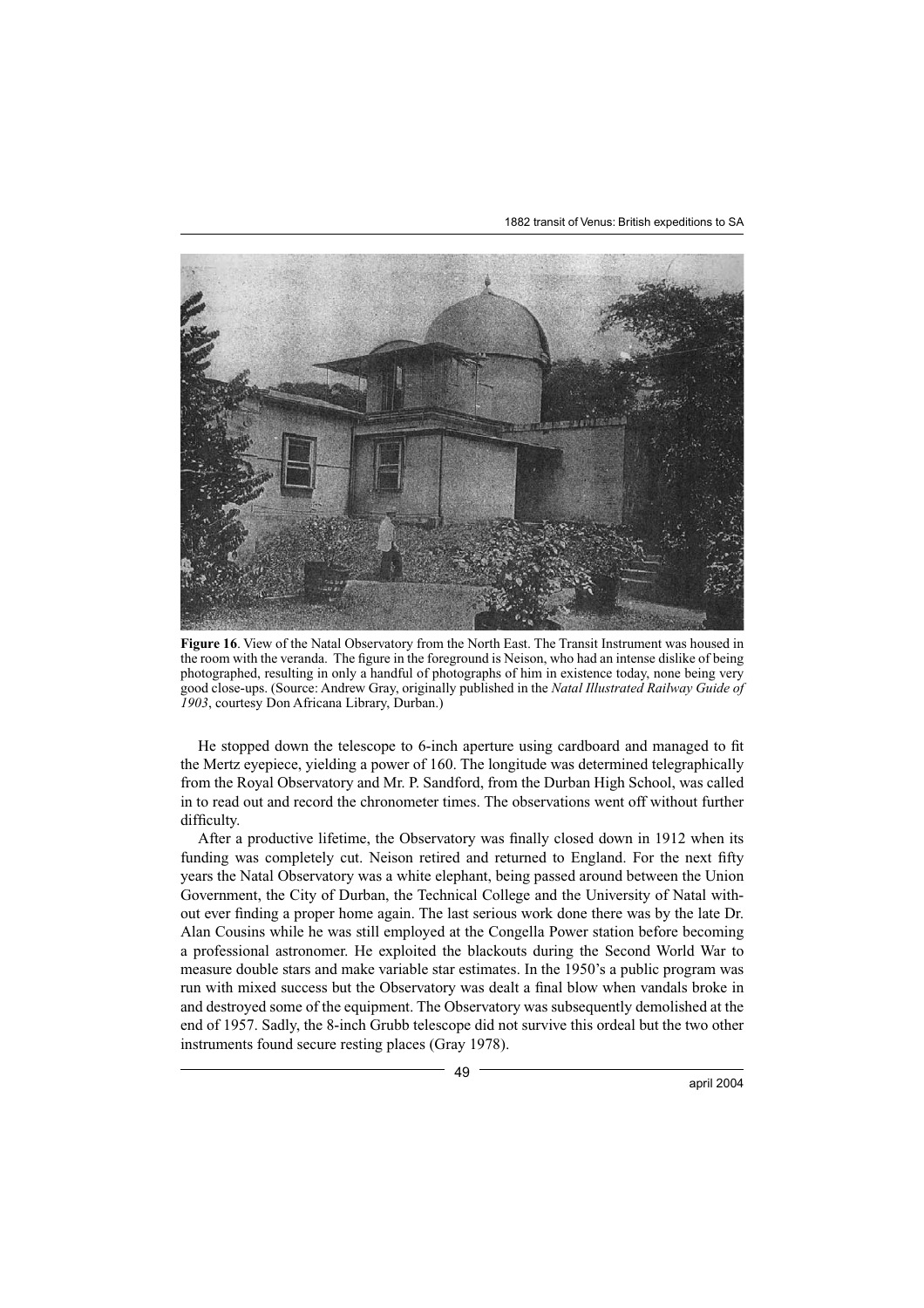# 7.4 Cape of Good Hope, Royal Observatory

Back in Cape Town, Gill deployed a total of six observers, scattered all around the grounds of the Royal Observatory (Figure 17).

# *7.4.1 Dr. (later Sir) David Gill*

Gill (Figure 8) was a seasoned parallax observer by then (Forbes 1916). His first experience with precision telescopic observations was gained at the start of his astronomical career, at the Dun Echt Observatory. His background as watchmaker enabled him to master Lord Lindsay's 4-inch heliometer, which he used with great skill. On expeditions to Mauritius and Ascension, Gill observed the 1874 transit and pioneered parallax observations involving minor planets and Mars, using this instrument.

To observe the 1882 transit, Gill manned the 6-inch Grubb equatorial, specifically sent out to the Cape in time for this event. An observatory was set up for it in the former 'Wind Tower' in the SE corner of the Cape Observatory grounds (Figure 17, position No.7). This building got its name since it resembled the Tower of Winds in Athens. It previously supported an anemometer. To house the telescope, a pier surrounded by a spiral stairway was installed in the tower and the building was covered by a revolving dome (Figure 18).



**Figure 17**. An aerial picture of the Cape Observatory in the early 1960's, indicating the relative positions of some of the Cape observers described in the text. (1) The 14-foot dome from where George Maclear observed, using the 7-inch Merz refractor. (2) The 40-inch Elizabeth Telescope dome (demolished today), under construction. (3) A different dome occupied the position of the present metal and wooden Grubb observatory, from where Elkin observed the transit, using the 4-inch Lord Lindsay heliometer. (4) Cape Observatory Main Building. (5) The Lyot heliograph. (6) McClean telescope. (7) The 'Wind Tower', occupied by Gill and the 6-inch Grubb refractor at the time of the transit. (8) Roll-off-roof building, occupied by the 6-inch Grubb refractor today. (9) Astrographic telescope. (Source: SAAO archives)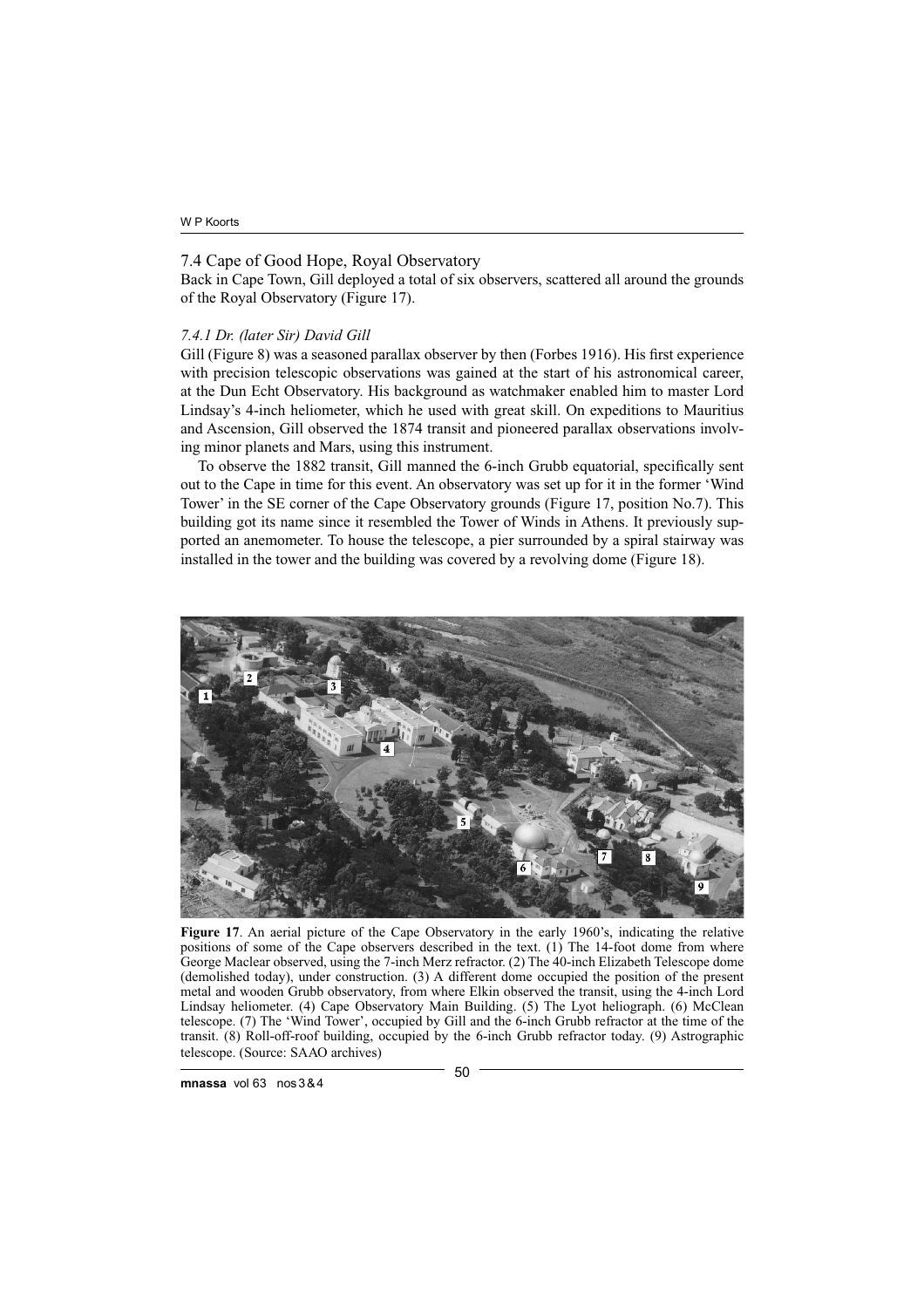1882 transit of Venus: British expeditions to SA

A few weeks before the transit this telescope found an even more famous use. On the morning of 8 September 1882, Finlay was on his way home after a night's work when he noticed a bright comet. He turned back and used the 6-inch to make a precise positional observation of this comet, which later became known as the Great Comet of 1882 (C/1882 R1) and became bright enough to be visible in the daytime. After seeing a badly trailed photograph of this comet, Gill got the idea of mounting a portrait camera on the 6-inch Grubb. This successful attempt not only produced the first good-quality comet photograph ever, but it also registered pinpoint star images, which put Gill onto the idea that eventually led to the photographic era of astronomy (Glass 1989).

The Commission prescribed a minimum of 150 power for observing the transit, but not enough eyepiece sets were supplied to the Cape for all observers so Gill and George Maclear had to share a set. The standard eyepiece set magnified 110, 180, 300 and 400 diameters so Gill gave Maclear the 180 power and reserved the choice of 110 and 300 for himself. Unfortunately atmospheric conditions did not allow 300 power, so Gill was forced to observe at 110 power.

In an attempt to improve the timing of his observations, Gill employed the services of two timekeepers. Mr. Gamble, hydraulic engineer of the Colony, and Mr. Fry, Meteorological Secretary, manned a sidereal and a mean-time chronometer respectively. When Gill shouted out an event, they had to independently note down the time on their chronometers to the nearest second. During the reduction of the observations, all times were related to Greenwich Mean Time and the mean of the two times was then taken as the exact moment of the event.



**Figure 18**. A view from the south, showing the McClean dome on the left and the 'Wind Tower' on the right. This beautiful building (demolished today) resembled the 'Tower of Winds' in Athens, hence the name. (Source: SAAO archives)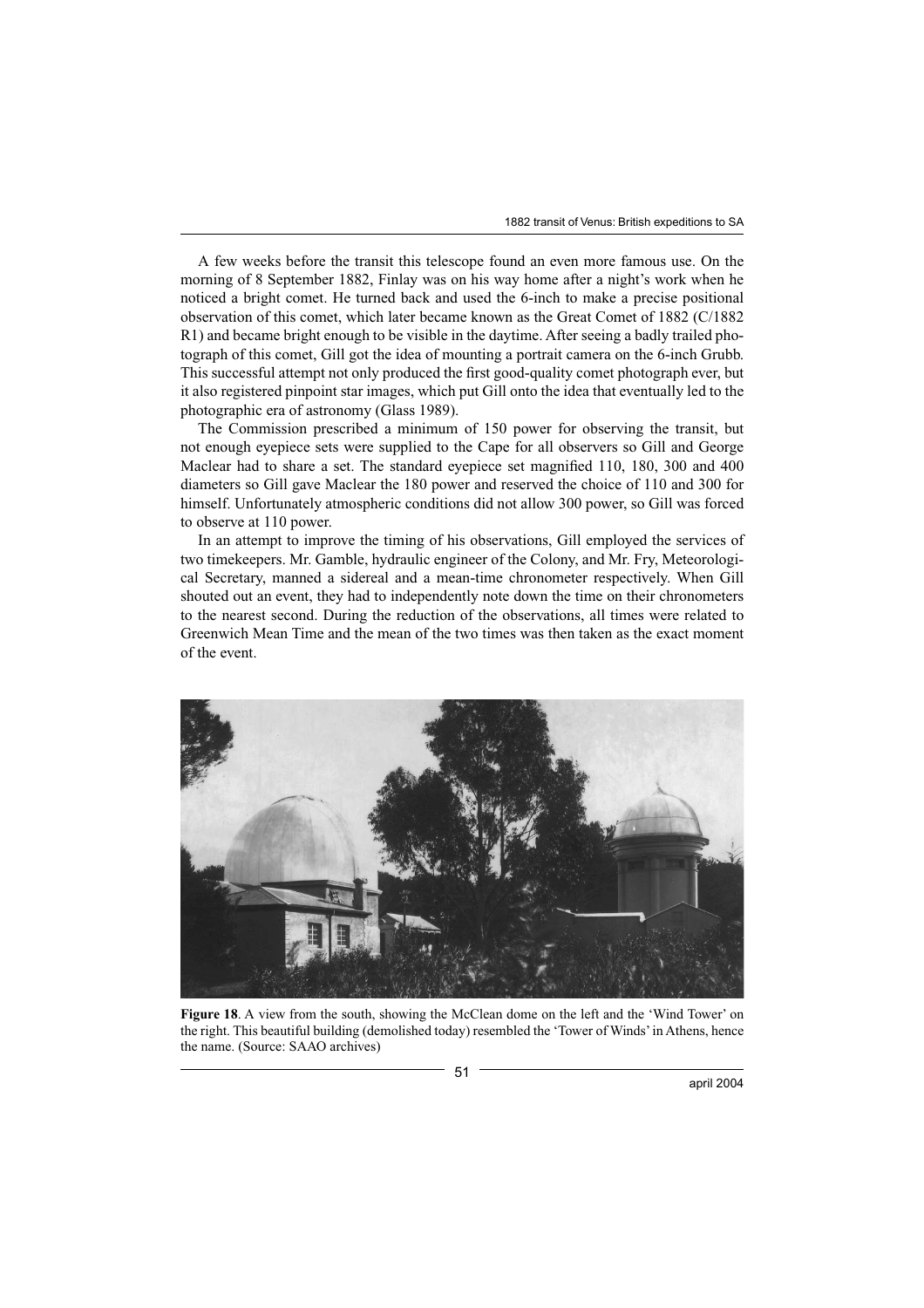The mounting of the 6-inch telescope was unstable and after numerous complaints by Gill, Grubb later exchanged it for one designed for an 8-inch telescope (as can be noted today by the date on the mounting, Figure 19) (Glass 1997). The telescope is currently housed in a roll-off-roof observatory close to its original position (Figure 17, position No. 8) where it is today used for public nights as well as by the members of the Cape Centre of the Astronomical Society of Southern Africa.

# *7.4.2 George William Herschel Maclear*

Thomas Maclear appointed his son, George (Figure 20), as Second Assistant in 1852, a position he held until June 1893. He had some previous transit experience when he observed the 1874 event from Cape Town. George Maclear, assisted by Mr. Coakes, took up position at the newly refurbished 7-inch Merz equatorial telescope to observe the transit. His father erected this telescope in 1849, mounted in a 14 foot (4.3m) diameter dome (Figure 21) on the NW side of the Cape Observatory grounds (Figure 17, position No. 1). A unique feature of this dome is the fact that it revolves on six cannon balls (Figure 22).



**Figure 19**. The mountings of the original 6-inch 'Transit of Venus' telescopes were made to be portable but were found to be very unstable. After numerous complaints by Gill, Grubb later replaced it with a mounting designed for an 8 inch telescope, as can be seen from the date on the mount.

Although the telescope had a major re-work in 1880, including its lens being re-ground, the equatorial drive was still problematic. In fact, in 1913 Gill still described it as "…practically useless" (Gill 1913: 41). This problem actually caused Maclear to miss the first contact, but he managed a set of successful timings of the internal ingress contact.

After the event, despite the problems with its drive, the 7-inch Merz continued a productive life, observing comets, occultations, double stars, variable stars, etc. It was later removed and in 1910 a 4-inch heliograph, giving an 8-inch solar image, was installed in this dome. This telescope still exists today where it is occasionally used for public solar viewing.

#### *7.4.3 Mr. (later Dr.) W.L. Elkin*

Despite his skill with the heliometer, Gill assigned an equally-competent observer to the 4.2-inch Dun Echt Repsold Heliometer. Before coming out to the Cape, Gill purchased this heliometer from Lord Lindsay (later Earl of Crawford) with his own funds and he installed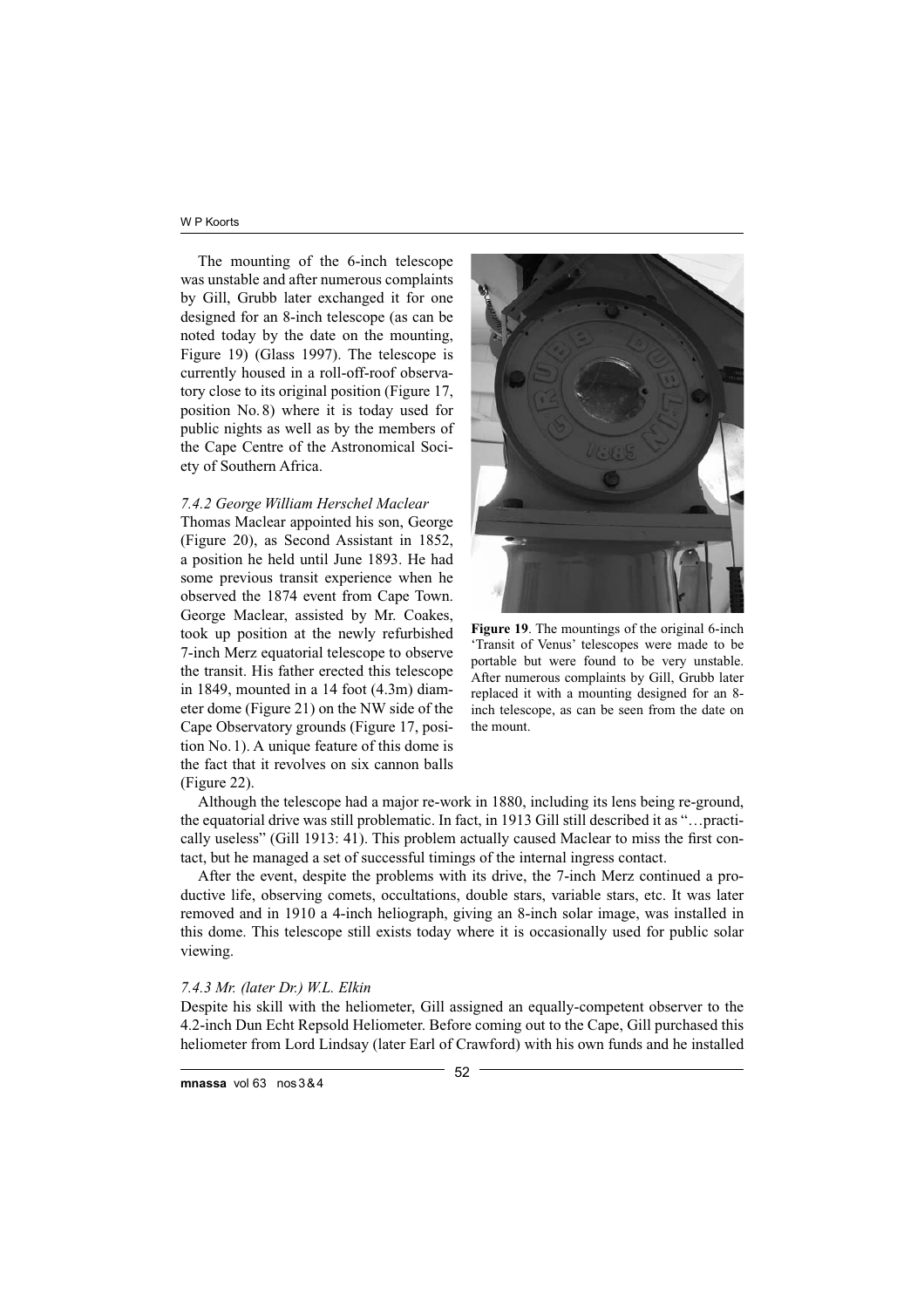1882 transit of Venus: British expeditions to SA



it in a dome on the NE side of the site (Figure 17, position No. 3). This dome was later demolished to erect a metal and wood Grubb dome, today occupied by the 18-inch reflector.

Elkin was a young American doctoral student who lived as a guest with the Gills for three years, receiving no salary. He and Gill were busy with pioneering work, doing heliometer parallax measurements of nine southern stars, including Alpha Centauri.

Being equally proficient with the heliometer, Elkin managed observations of "...considerable accuracy" (Gill 1913: 69) of the transit, greatly supplementing the contact observations.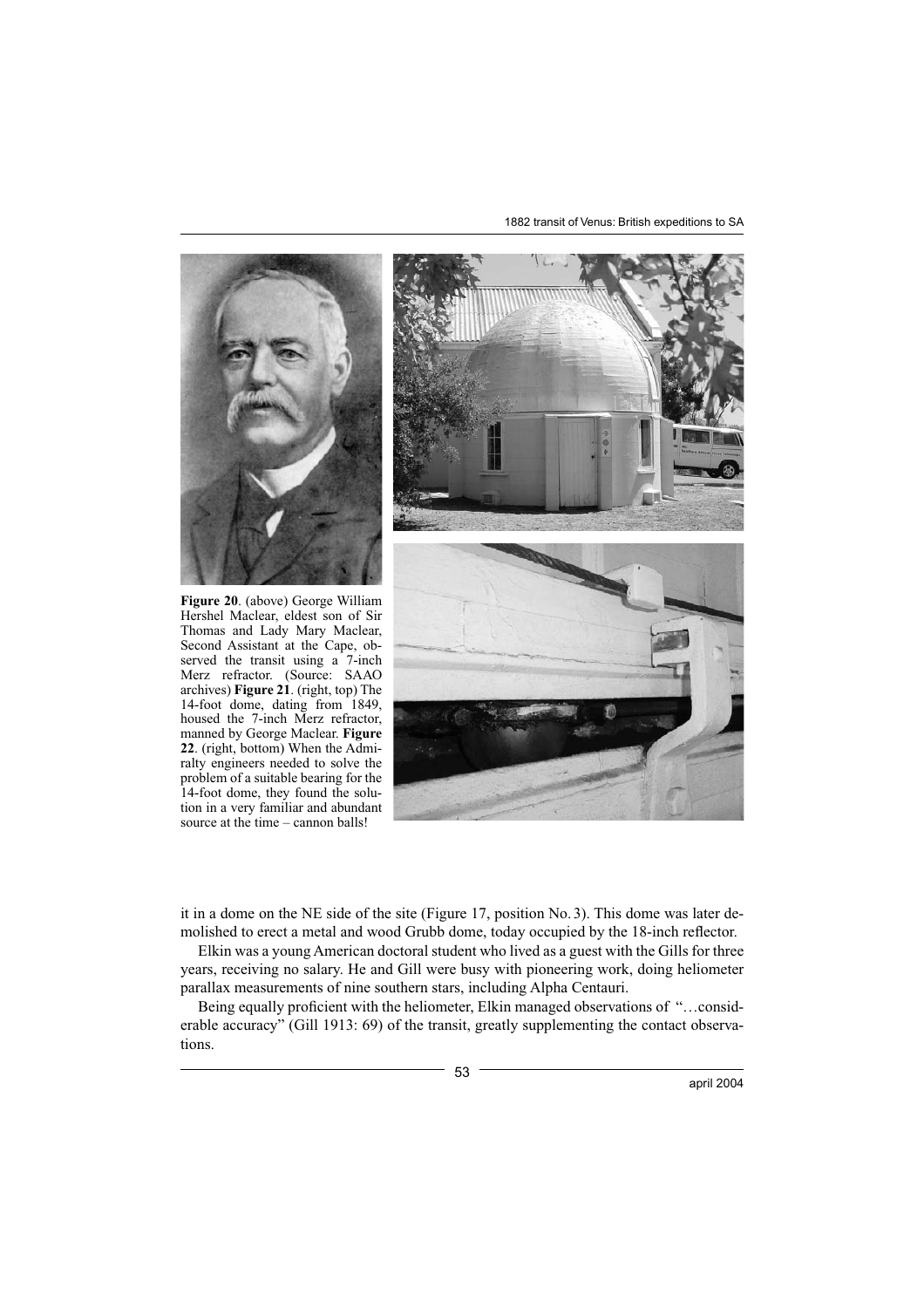## *7.4.4 Mr. J. Freeman*

Through a tiny 3.5-inch theodolite, working at the lowest power of all (74 times), Freeman saw "...both Sun and planet boiling, with no interval of steadiness, but definition withal of a uniform character" (Stone n.d.: 25). Despite this, he did not report seeing the black drop effect.

### *7.4.5 Mr. C.R. Pillans*

With an equally small 3.5-inch equatorial, at 120 power, using a "...yellow slide" (Stone n.d.: 26), Mr. Pillans reported substantial trouble from the black drop effect. Chronometer times were noted by Mr. M.W. Theal.

# *7.4.6 Capt. M. Jurisch*

The smallest telescope of all was used by Captain Jurisch, namely a 2.5-inch refractor by Reinfelder and Hertel, München, working at 135 power. Despite its size, this telescope was claimed to be capable of splitting β Orionis, showing the Cassini Division in the rings of Saturn and 'rice grains' on the Sun in good seeing conditions (Stone n.d.: 27).

Some evidence of an "…appearance as if some black liquid were filling the thinnest parts of the cusps by adhesion to both the planet's and the Sun's limbs" (Stone n.d.: 27) was noted.

### 7.5 Visitors

Apart from the already-mentioned visitors from Britain who manned the Montagu Road observing post, an American party led by Professor Simon Newcomb (Figure 23) set up an observing post in Wellington, about 70 km from Cape Town (Koorts 2003). Gill (1913: 146) reported that "…our visitors were welcomed with the utmost pleasure and interest and received every assistance that the Observatory could give them", verifying that they were well looked after.

Not a lot has been recorded about the British visitors but there seems to have been considerable interaction between the Americans and those at the Cape Observatory. Gill advised Newcomb on possible observing sites, initially suggesting Beaufort West, but Newcomb eventually opted to set up his observing post in the grounds of the Huguenot Seminary in Wellington, mainly



**Figure 23**. This picture of Prof Simon Newcomb appeared in his autobiography, *The Reminiscences of an Astronomer* (1903). Newcomb led the American expedition to Wellington.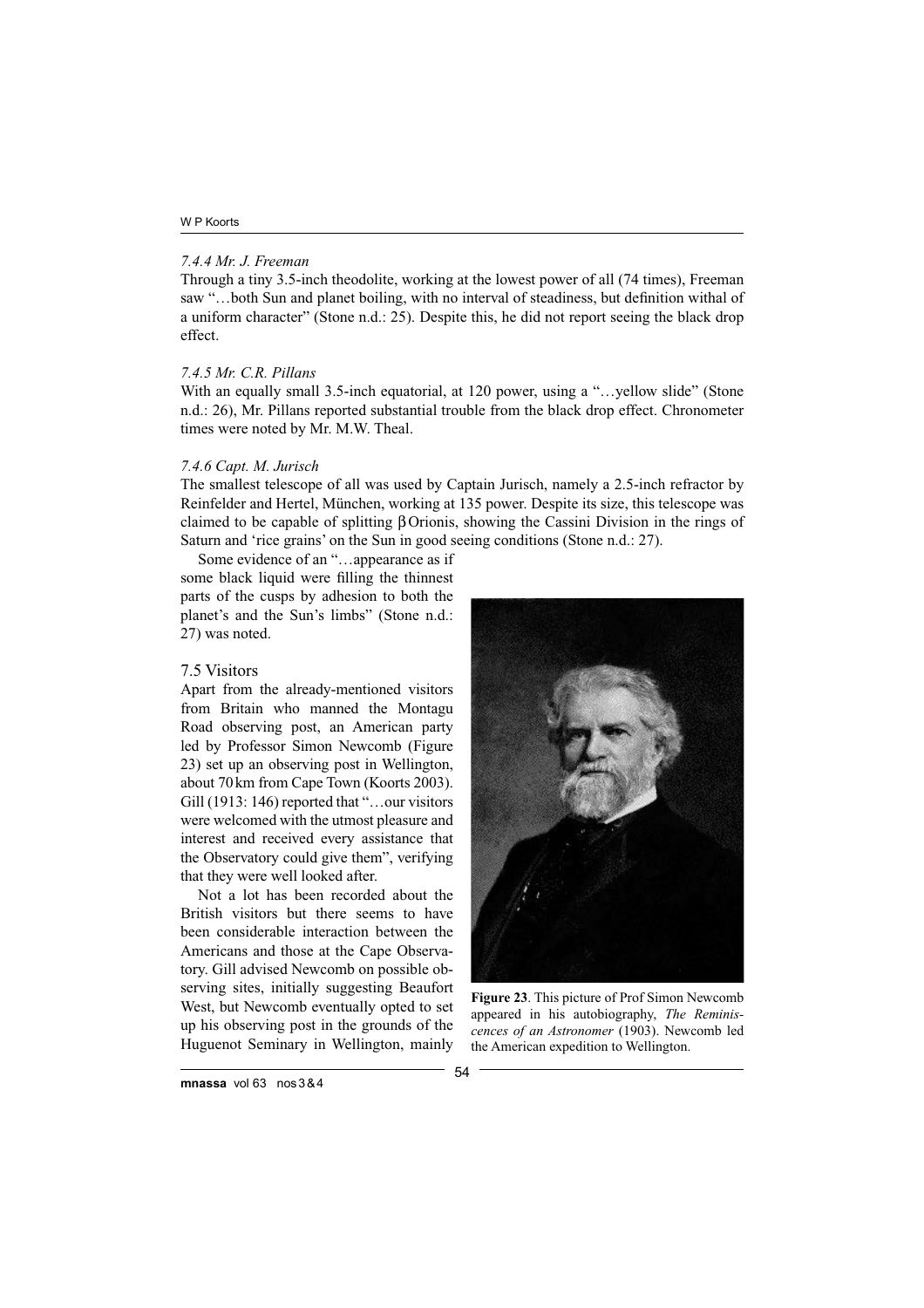because of better weather prospects and its American connection. Long after the event, Newcomb and Gill continued exchanging correspondence, right up to the end of their professional lives.

Although not directly documented, there must have been contact between the local, British and American parties. In their reports, both Stevens and Elkin, made reference to the "model transit", an American apparatus for simulating an artificial tran-



**Figure 24**. A sketch from Newcomb's *Popular Astronomy* (1878) shows what the 'Model Transit' looked like. The contacts were simulated by a black sheet-metal disk (representing Venus), one foot in diameter, being pulled by clockwork via the trolley, causing it to appear and disappear behind the white triangular opening (simulating the Sun). The whole apparatus was then placed on a building 1 km away and observed through a telescope to practice contact observations.

sit (Figure 24), suggesting they had opportunity before the event to practice with it.

### **8. Results**

In total, 24 successful observations of the internal contact at ingress and 33 of the egress were used in the final reductions of the international British transit programme. Most of the observers reported timings for two or three of the four possible 'phases' identified by Stone. By taking these into consideration, Stone calculated a value of  $8''.942 \pm 0''.047$  for the solar parallax, which came nowhere near achieving the expected 0″.01 error margin.

Both Gill and Newcomb were early critics, believing that transits of Venus did not provide the best method of determining the solar parallax. This was mainly due to the uncertainties introduced by the black drop effect and the atmosphere of Venus.

Gill and Newcomb were not the only critics. A very noticeable drop in interest in the results of the 1882 transit is obvious from the number of publications, pictures, etc between the 1874 and 1882 transits. With a recent request for material from the Royal Greenwich Observatory Archives, the archivist, Mr. Perkins confirmed my experience of a ratio of around 90% (1874) to 10% (1882) material available.

Gill's reservations started long before coming to the Cape when he mounted an expedition to Mauritius to observe the 1874 transit. Although he managed some useful photographs of the event, he really wanted to test a technique proposed by J.G. Galle in 1872 and observe the close approach of the asteroid Juno using the Dun Echt heliometer. However, the heliometer arrived late and then bad weather interfered, but the results obtained were encouraging, showing that a single observer from a single site could obtain comparable results to an entire international transit of Venus observing programme at a fraction of the expense and effort.

With a follow-up expedition to Ascension in 1877, Gill observed a close approach of Mars using this heliometer. By doing corresponding evening and morning observations, he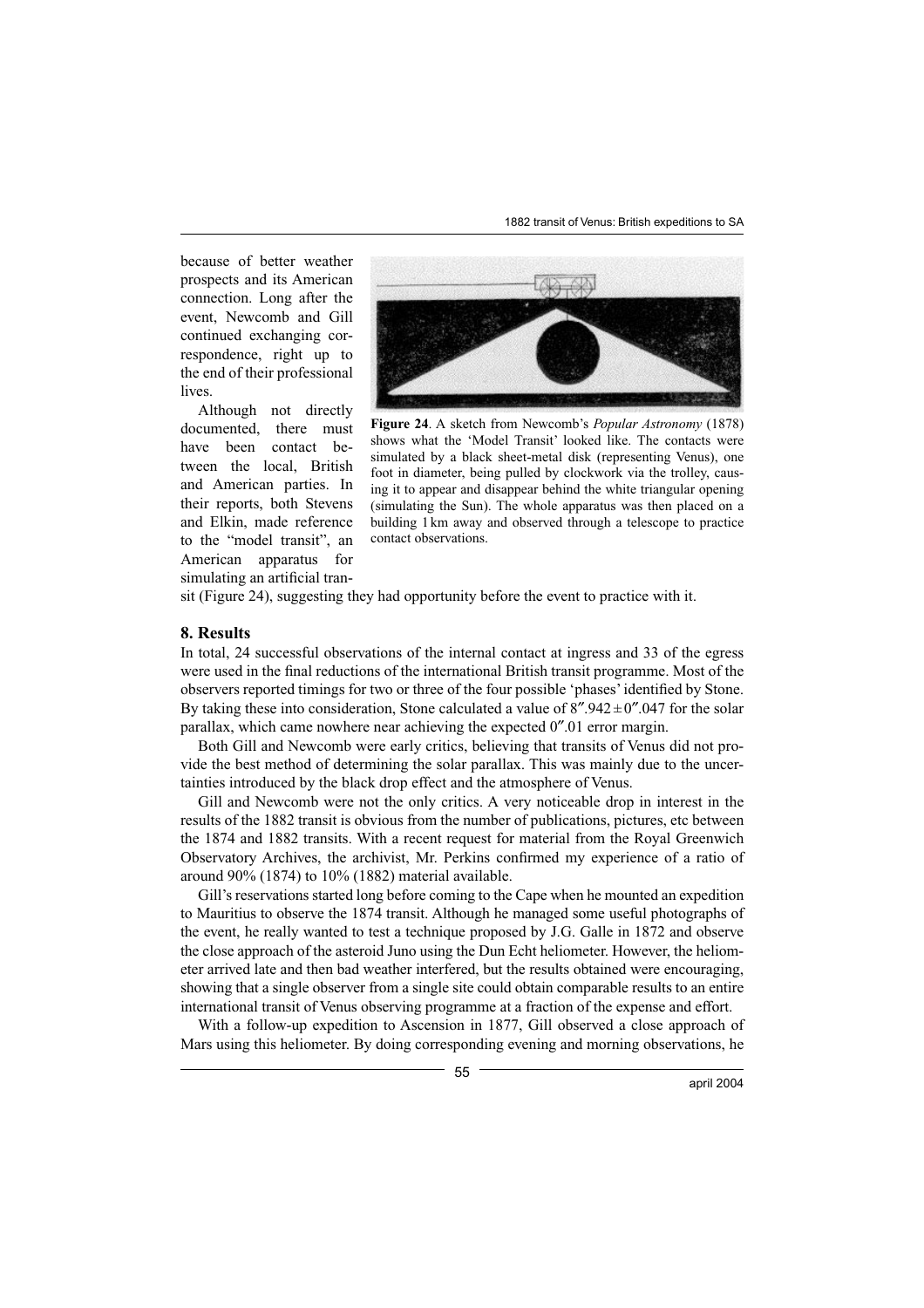exploited the rotation of the Earth, which provided him with a baseline for the parallax calculation. Gill obtained the most accurate determination of the solar parallax up to that time: his value outlived the entire 1882 Venus transit efforts and he was even able to improve on it a few years later. This momentous work earned him two prestigious medals (Warner 1979 and Fernie 1976).

Previously, Newcomb did a major re-work of earlier transit of Venus observations and although he managed to improve the results, he became very aware of the shortcomings of this method to accurately determine the solar parallax. He spent a large proportion of his career studying the motion of the Moon and measuring the speed of light. In 1896 he adopted an extensive system of astronomical constants, which was still in use well into the twentieth century.

With the writing on the wall after 1874, it is actually quite surprising that such a large effort and expense was still expended to observe the 1882 transit (for example, the U.S Congress alone, appropriated \$85 000 for the 1882 American expeditions). In fact, both Newcomb and E.C. Pickering suggested that the American efforts should be confined to home. It seems that the rarity of the event combined with the momentum from all the previous occurrences just carried it over the try line (Dick et al. 1998).

Either way, when you observe Venus crossing the disk of the Sun on 8 June 2004, spare a thought for the momentous achievements of these early pioneers and think of the ordeals they endured trying to solve one of the fundamental problems in astronomy that we take for granted today.

# **9. Acknowledgments**

Without the help of a number of people, this article would have been very incomplete. I therefore would like to sincerely thank the following people for their assistance, advice, encouragement, etc.: Ethleen Lastovica, Shireen Davis & Lucy Yeko (SAAO library), Dr Ian Glass (SAAO), Prof Brian Warner (University of Cape Town), Prof Michael Feast (University of Cape Town), Dr Wayne Orchiston (Anglo-Australian Observatory, Australia), Greg Roberts (retired SAAO astronomer) and Chris de Coning (Director, ASSA Historical Section). Special thanks to Andrew Gray (historian and former member of the Natal Centre of the ASSA) for permission to use Figures 10, 15 & 16 from his vast collection.

# **References**

- Airy G.B. (1877) On the Inferences for the value of Mean Solar Parallax and other Elements deducible from the Telescopic Observations of the Transit of Venus, 1874, December 8, which were made in the British Expedition for the Observation of the Transit. MNRAS, 38, 11.
- Dick S.J., Orchiston W. and Love T. (1998) Simon Newcomb, William Harkness and the nineteenth century American transit of Venus expeditions. JHA, 29, 221

Fernie D. (1976) The Whisper and the Vision, the Voyages of the Astronomers. Clarke, Irwin & Company Ltd, Toronto/Vancouver.